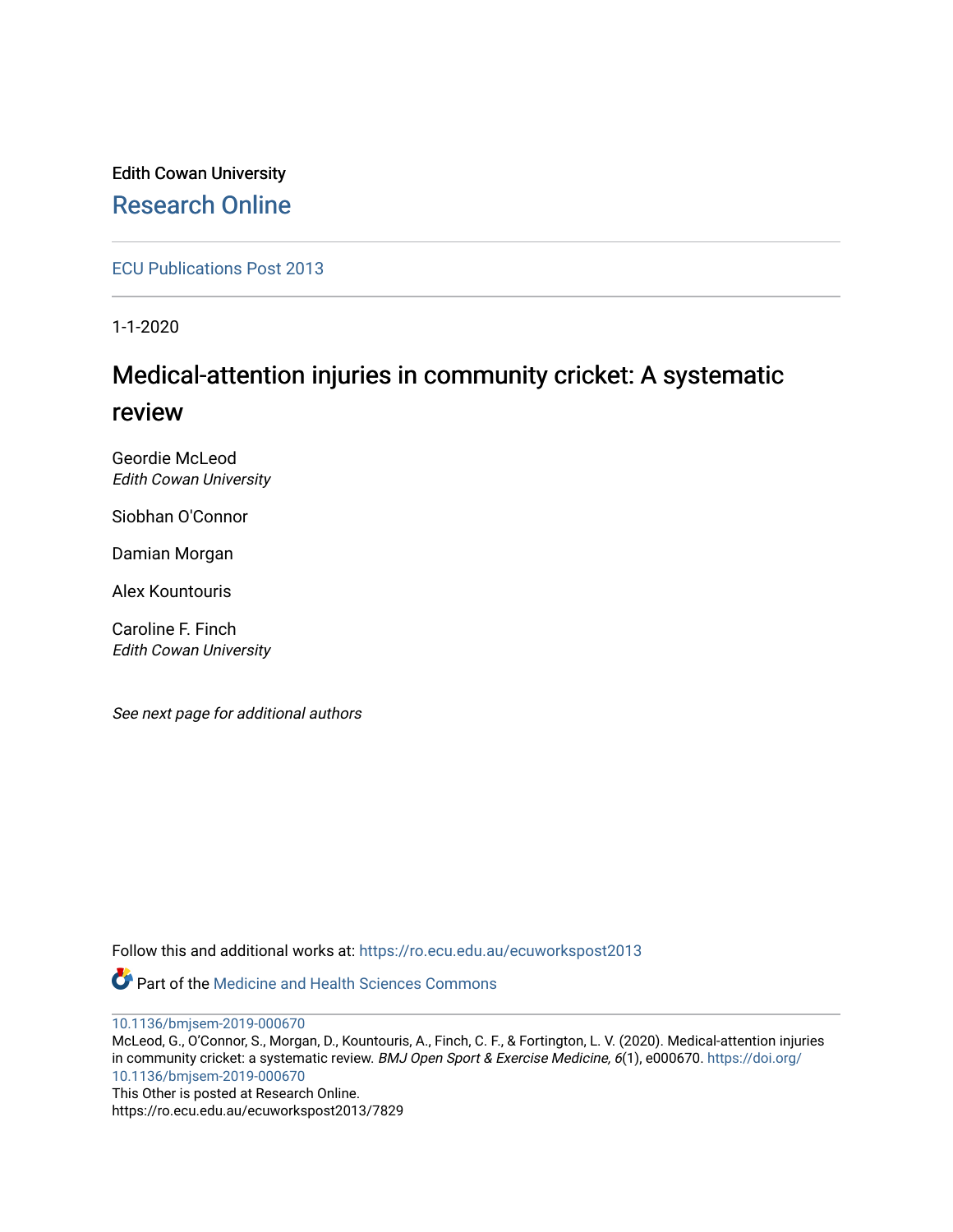#### Authors

Geordie McLeod, Siobhan O'Connor, Damian Morgan, Alex Kountouris, Caroline F. Finch, and Lauren V. Fortington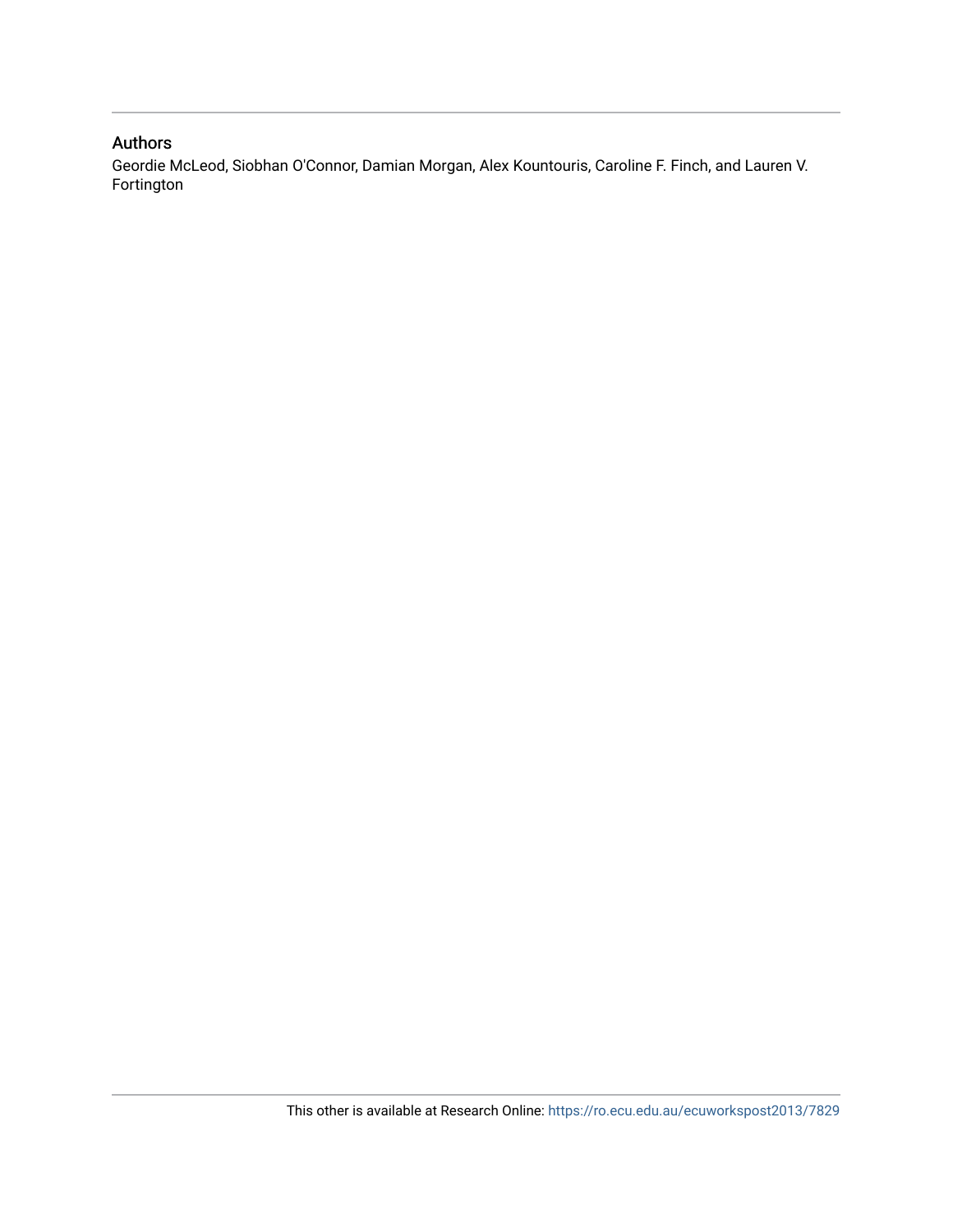### **BMJ Open** Sport & **Exercise Medicine**

# **Medical-attention injuries in community cricket: a systematic review**

GeordieMcLeod <sup>®</sup>,<sup>1</sup> Siobhán O'Connor <sup>®</sup>,<sup>2</sup> Damian Morgan,<sup>3</sup> Alex Kountouris,<sup>4</sup> Caroline F Finch  $\bigcirc$ ,<sup>1</sup> Lauren V Fortington  $\bigcirc$ <sup>1</sup>

To cite: McLeod G, O'Connor S, Morgan D, *et al*. Medical-attention injuries in community cricket: a systematic review. *BMJ Open Sport & Exercise Medicine* 2020;6:e000670. doi:10.1136/ bmjsem-2019-000670

► Additional material is published online only. To view please visit the journal online (http://dx.doi.org/10.1136/ bmjsem-2019-000670).

Accepted 23 February 2020

#### Check for updates

© Author(s) (or their employer(s)) 2020. Re-use permitted under CC BY-NC. No commercial re-use. See rights and permissions. Published by BMJ.

1 School of Medical and Health Sciences, Edith Cowan University, Joondalup, Western Australia, Australia 2 School of Health and Human Performance, Dublin City University, Dublin, Ireland 3 Federation Business School, Federation University Australia, Ballarat, Victoria, Australia 4 Sports Science and Sports Medicine, Cricket Australia, Melbourne, Victoria, Australia

Correspondence to Dr Lauren V Fortington;

l.fortington@ecu.ecu.au

#### **ABSTRACT**

**Objectives** The aim was to identify and describe outcomes from original published studies that present the number, nature, mechanism and severity of medically treated injuries sustained in community-level cricket. **Design** Systematic review.

Methods Nine databases were systematically searched to December 2019 using terms "cricket\*" and "injur\*". Original, peer-reviewed studies reporting injury for at least one injury descriptor (body region, nature of injury and/or mechanism of injury) in community-level cricketers of all ages were included. Qualitative synthesis, critical appraisal and descriptive summary results are reported within the Preferred Reporting Items for Systematic Reviews and Meta-Analysis (PRISMA) guidelines.

Results Six studies were included: five reported hospitaltreated data and one reported insurance claims data. Two had a low risk of bias. In hospital-based studies, fractures were the most frequent injury type. Upper and lower limb injuries (age  $\geq$ 15 years) and injuries to the head (age <15 years) were the most common body region injured. Being struck by the ball was the most common mechanism for injury presenting to hospitals. Children were also commonly struck by equipment. One study using insurance claims data reported soft tissue injuries as the main of injury type.

**Conclusion** Hospital treatment data were most prominent, which emphasised injuries of a more serious nature or requiring acute care. These injuries were primarily fractures, dislocation/sprain and strains, bruising and open wounds with the majority resulting from players being struck by the ball. Research into whether properly fitted protective equipment, at an approved standard, is worn and is effective, is recommended.

#### **INTRODUCTION**

Cricket is a non-contact, bat and ball sport played mostly in Commonwealth countries. Injuries can occur in all activities of the game, for example when bowling, batting or fielding, and from a range of causes such as being hit by the cricket ball, falling when attempting to catch or overuse/repetitive strain, particu-larly in bowlers.<sup>[1](#page-11-0)</sup> Protective equipment is only worn by players in high-risk activities (batting, specialist fielding positions), including leg pads, gloves and helmets. Nevertheless, participation still carries a risk of injury and

#### What is already known?

- ► Compared to elite levels of the game, injury in community-level cricket is much less reported.
- ► Medically treated injuries may be a cause of lost time from sport and work for community-level players and a negative influence on future health and well-being.

#### What are the new findings?

- ► Studies reporting medically treated cricket injuries are limited and biased toward hospital data sources (five studies) compared to insurance claims data (one study). The information is dated with only two study being published in the last 5 years. More effective injury reporting is required at community levels.
- ► Fractures, bruising and open wounds/lacerations were the most common injury types, with the majority caused by players being struck by the ball. These findings suggest that future research should consider whether properly fitted and maintained protective equipment, designed to an approved standard, is worn by players and is effective.
- $\blacktriangleright$  For children under 15 years, the head was the most commonly injured body part. Children also had many injuries from being struck by equipment (other than the ball). This finding suggests a need for close supervision of junior cricketers to ensure a safe environment together with education of these players on safe behaviour, appropriate playing techniques and need for protective equipment.

monitoring of injury occurrence remains an important element of promoting safety in the game.

During the 2017/2018 season, approximately  $704000$  people,<sup>[2](#page-11-1)</sup> or around  $3\%$  of the Australia population, were engaged in competitions or club-based cricket across junior or senior levels, most of whom are considered to be community level players. Since 2002, the national body for cricket in Australia, Cricket Australia (CA), and affiliated State bodies have routinely monitored injuries in their elite players.<sup>[3](#page-11-2)</sup> Although the cohort of participants at community level is



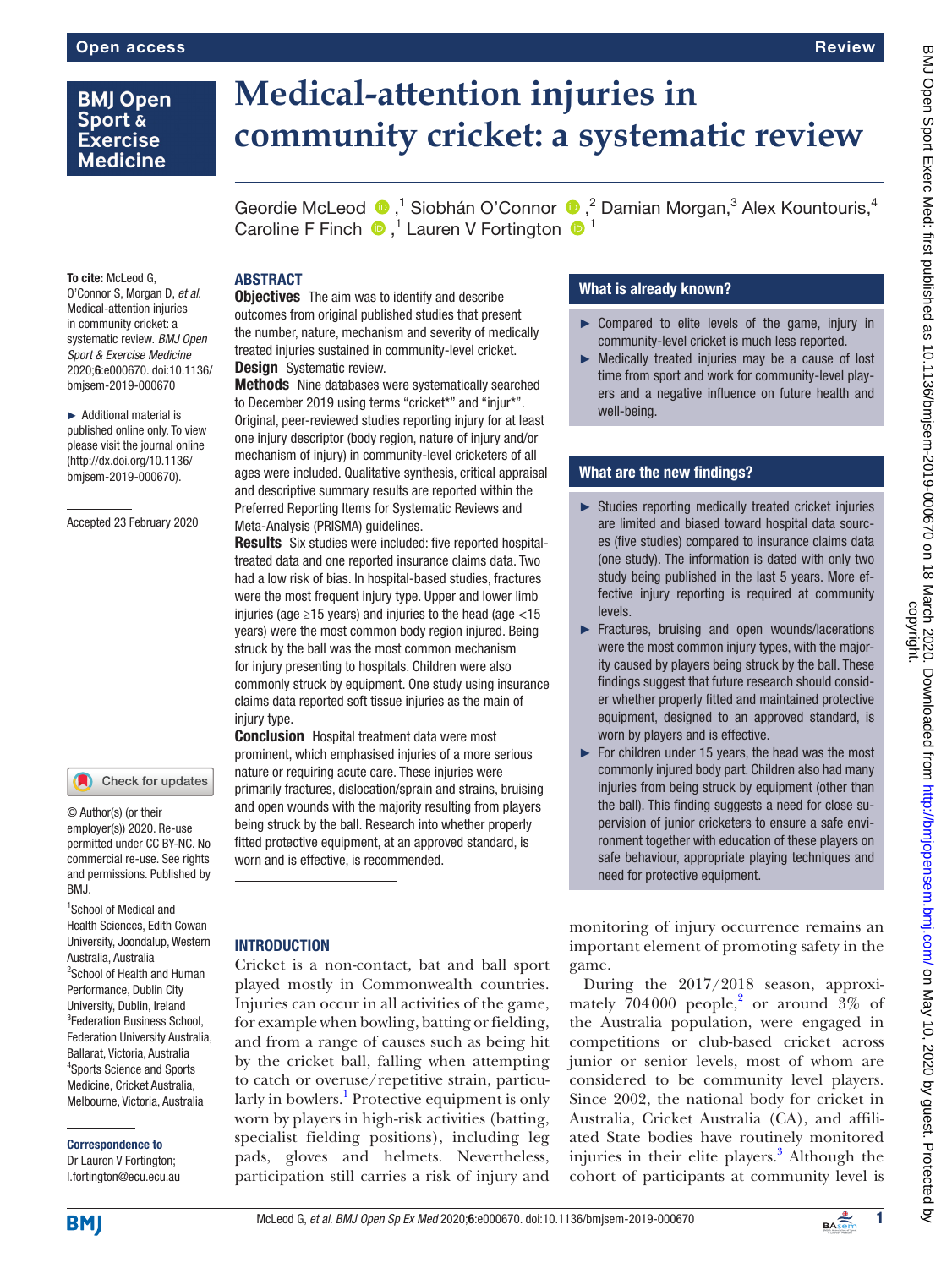

<span id="page-3-0"></span>Figure 1 Search and study selection flow chart.

substantially greater, and therefore the total public health burden from injury potentially larger, there is no routine injury surveillance system available to monitor injuries in this player group. As shown in other sports, the injury profile in elite athletes is often very different to that seen in community participants.<sup>4</sup>

Hospitals, emergency departments (EDs), general practitioners (ie, family doctor), insurers and sports or allied health clinics are all possible sources of injury data for community sports injury.<sup>[5](#page-11-4)</sup> In Australia, hospital and ED datasets offer the most readily available data on sports injury because it is coded using the 10th edition of the Australian Modification to the International Classification of Diseases (ICD-10-AM). This classification includes specification of an activity code for external causes of injury, including specific activity (eg, cricket) for sports and leisure.

It is important to identify and understand the profile of community cricket injuries because it is through this process that we can begin to assess any discernible problem. Just as important is the fact that many injuries may be acute and interruptive of sport and/or work life. At the community level, participation is more likely to be driven by enjoyment, personal fitness and social factors.<sup>[6](#page-12-0)</sup> Injury may be a barrier to current and future participation, which may have flow on health effects.<sup>[7](#page-12-1)</sup> Return to physical activity postinjury has been shown to be influenced by the degree to which the injury may affect the participant's work–life, and hence ability to derive income.<sup>[8](#page-12-2)</sup> An examination of medically treated

injuries can be used to confirmwhat current information exists around injuries in community cricketers and who is seeking treatment, which may enable better targeted prevention strategies.<sup>9</sup>

The aim of this systematic review was to identify and describe outcomes from studies that present the number, nature, mechanism and severity of medically treated injuries sustained in community level cricket. The profile of these injuries is presented together with the quality of the data reporting.

#### **METHODS**

#### Protocol and registration

This systematic review was registered online through the International prospective register of systematic reviews  $(PROSPERO)<sup>10</sup>$  record CRD42017079047 and is reported in accordance with the Preferred Reporting Items for Systematic Reviews and Meta-Analysis (PRISMA) guide $lines.$ <sup>[11](#page-12-5)</sup>

#### Search strategy

Nine databases were searched: CINAHL, MEDLINE and SPORTDiscuss (all through EBSCOHost), ScienceDirect, SCOPUS, Web of Science, PubMed, Informit and Google Scholar. Reference lists of included articles were checked for additional studies of relevance and experts (CFF and AK) were consulted for knowledge of any additional studies not already captured. The search terms were "cricket\*" AND "injur\*" (and synonyms/derivatives) being present in the title, abstract or keywords of a paper. Variations to the search strings were used depending on the database. An example of a search description is shown in [online supplementary table S1.](https://dx.doi.org/10.1136/bmjsem-2019-000670) The initial search was conducted by GM and included all community cricket injury papers published before the 30 September 2017. Updated searches were performed by GM in April 2018, November 2018 and December 2019 with additional relevant papers included ([figure](#page-3-0) 1).

#### Eligibility criteria

Review of the full text identified studies that reported medical-attention data from community cricket over the past 30 years (1988–2018). The term of 30 years was considered appropriate to reflect the game and injuries that may exist in its present forms. Community cricket was defined as encompassing all organised cricket (indoor and outdoor), from junior development and club cricket up to and including premier level cricket in Australia (or its equivalent, ie, one level below state, provincial or county cricket), school cricket, including state and national representative school championships not managed by national or state cricketing bodies. Community cricket excluded high performance centres, or equivalents, where community level players may be training or playing temporarily under the auspices of higher cricketing bodies. Where the population/level of play was not presented or was unclear in the original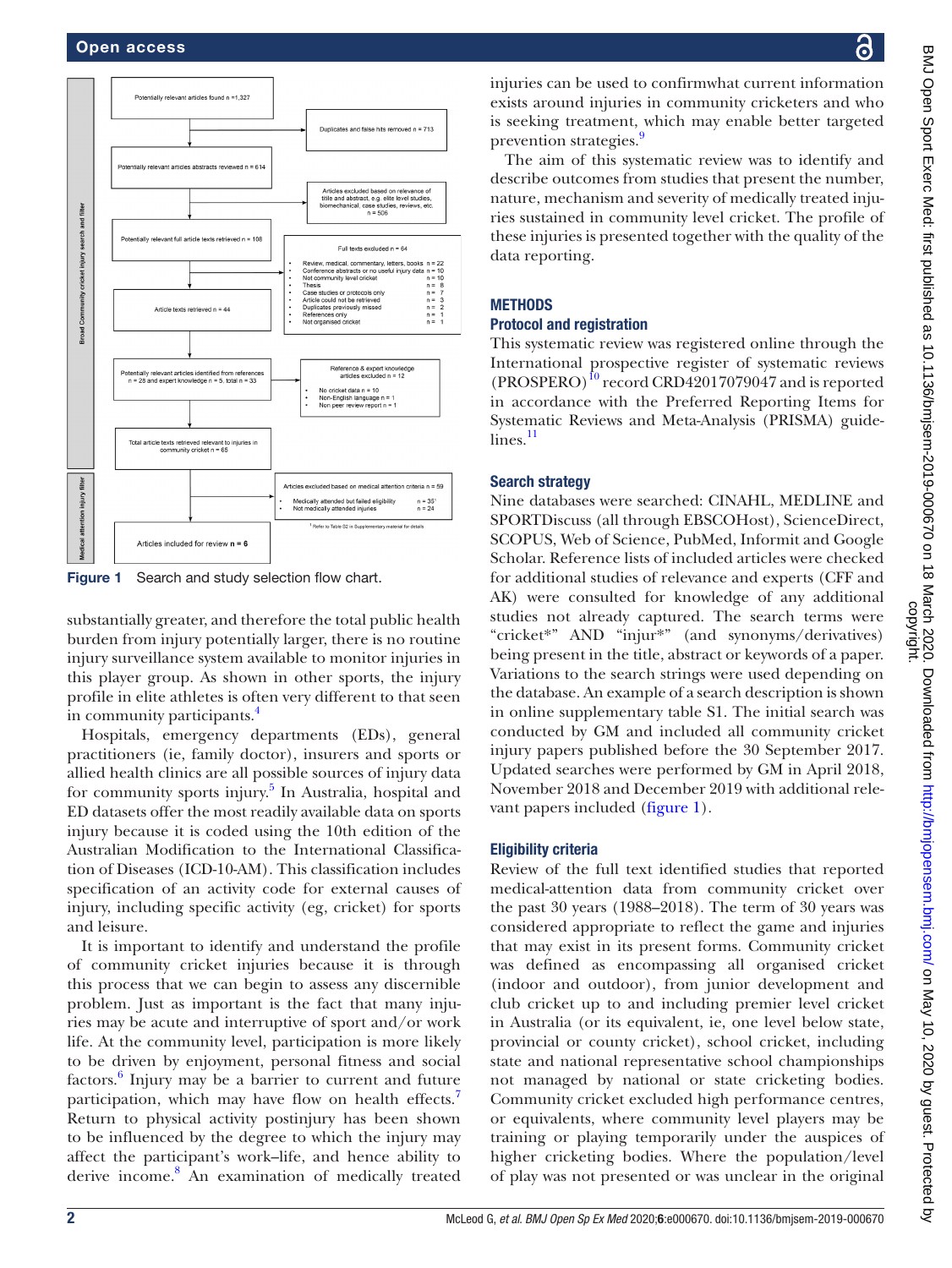studies, we contacted the corresponding author for clarification.

All included studies were required to report data on the number of injuries and at least one of the following variables representing core items in sports injury surveil $lance<sup>12</sup>$ :

- 1. Body region injured (eg, head, wrist)
- 2. Nature of the injury (eg, fracture, sprain, strain)
- 3. Mechanism of injury (eg, fall, hit by ball).

To enable the identification of the most frequently occurring injuries, and therein derive injury prevention priorities, studies which reported only on a specific type of injury (eg, stress fracture) or body part (eg, head) were excluded. Medical-attention studies that were excluded based on the above criteria are listed in [online supple](https://dx.doi.org/10.1136/bmjsem-2019-000670)[mentary table S2.](https://dx.doi.org/10.1136/bmjsem-2019-000670) Case studies, editorials, reports, letters, books, reviews and conference proceedings were also excluded.

#### Study selection

After the initial search was completed, duplicates and false hits were removed, and two authors (GM and SOC) independently screened the titles and abstracts for eligibility. Publications were excluded only when both reviewers agreed that the title/abstract clearly confirmed the study was not relevant to the review aims. Where it was unclear, the full article was assessed. The full text of the remaining articles was examined independently by the same two authors for eligibility. Any disagreements regarding inclusion were resolved through discussion with a third author (LVF).

#### Critical appraisal/risk of bias

A self-developed, nine-item critical appraisal tool [\(table](#page-4-0) 1) was designed using elements of the Downs and

Black tool $^{13}$  and Strengthening the Reporting of Observational Studies in Epidemiology (STROBE) statement.<sup>14</sup> A specific item regarding injury definition and injury severity (item 5; [table](#page-4-0) 1) was included as being pertinent to aims of this review in line with reporting under the current and previous cricket consensus statements. Although not formally validated, two authors (GM and SOC) tested the tool with a selection of similar (but not included) papers to ensure its relevance and applicability to the types of study designs included. Modifications and explanations to the tool were agreed on prior to its evaluation of articles for this review.

Risk of bias assessment was based on three of the items (2, 3 and 4) relating to selection, information and attrition biases.<sup>15 16</sup> If each of these items was answered 'yes', then the study was considered to have a low likelihood of bias. If one of these items was considered to have only been partially satisfied, the study was considered to have an unclear likelihood of bias. Any 'no' response to these items resulted in the study being considered to have a high likelihood of bias. Studies were assessed independently by two authors (GM and SOC) and where agreement could not be reached then a third author (LVF) was consulted.

#### Data collection and data items

Two authors (GM and SOC) independently extracted data from the eligible articles on a custom data extraction form, which included study design, country, setting and context, aims, year and timeframe, ethics, overall participant numbers, age range, gender, levels of play, facets of play (eg, batting, bowling and/or fielding), participant recruitment, data collection methods, injury definition, injury severity measure/definition, number of injuries, exposure measures, incidence, prevalence, nature

<span id="page-4-0"></span>

|                | Table 1<br>Critical appraisal of studies                                                                                                                                    |                               |                              |                               |                 |                     |                                |                   |
|----------------|-----------------------------------------------------------------------------------------------------------------------------------------------------------------------------|-------------------------------|------------------------------|-------------------------------|-----------------|---------------------|--------------------------------|-------------------|
|                |                                                                                                                                                                             |                               |                              | Study (first author and year) |                 |                     |                                |                   |
|                | Item                                                                                                                                                                        | Perera.<br>2019 <sup>22</sup> | Finch,<br>1998 <sup>20</sup> | Walker.<br>2010 <sup>19</sup> | King,<br>201817 | Upadhyay,<br>200018 | Forward,<br>1988 <sup>21</sup> | Overall<br>$%$ of |
|                | Likelihood of bias*                                                                                                                                                         | Low                           | Low                          | Low                           | Unclear         | <b>Unclear</b>      | High                           | yes               |
| 1              | Were the study aims and design described adequately and are they compatible?                                                                                                | <b>Yes</b>                    | Yes                          | <b>Yes</b>                    | <b>Yes</b>      | Yes                 | Partial                        | 83                |
| 2              | Was the study setting, subjects, source, target population and size described<br>adequately?                                                                                | Yes                           | Yes                          | Yes                           | Yes             | Partial             | Partial                        | 67                |
| 3              | Was the method of data collection described adequately and did it seek to<br>minimise information bias?                                                                     | <b>Yes</b>                    | <b>Yes</b>                   | <b>Yes</b>                    | Partial         | Yes                 | Partial                        | 67                |
| 4              | Has there been appropriate reporting of attrition of subjects or missing data?                                                                                              | Yes                           | Partial                      | Partial                       | Partial         | Partial             | Partial                        | 17                |
| 5              | Was there an injury definition and/or injury severity measure/definition provided<br>and were they suitable for the study design?                                           | <b>Yes</b>                    | Partial                      | <b>Yes</b>                    | <b>Yes</b>      | Yes                 | Partial                        | 67                |
| 6              | Were the injury outcomes and exposure measures reported in a standardised,<br>justified and reasonable manner?                                                              | Partial                       | Yes                          | Yes                           | Yes             | Yes                 | Yes                            | 83                |
| $\overline{7}$ | Were limitations to the study discussed adequately?                                                                                                                         | <b>Yes</b>                    | <b>Yes</b>                   | <b>Yes</b>                    | <b>Yes</b>      | <b>No</b>           | <b>No</b>                      | 67                |
| 8              | Is there a summary of key results, their potential generalisability and whether they Yes<br>and any conclusions match the aims and/or reflect the limitations of the study? |                               | Yes                          | Yes                           | Yes             | Yes                 | Partial                        | 83                |
| 9              | Does the study explain any ethics requirements, author conflicts of interest and/<br>or funding arrangements?                                                               | <b>Yes</b>                    | Partial                      | Yes                           | Yes             | <b>No</b>           | <b>No</b>                      | 50                |
|                | *Items 2, 3 and 4 (shaded) used to assess the likelihood of bias.                                                                                                           |                               |                              |                               |                 |                     |                                |                   |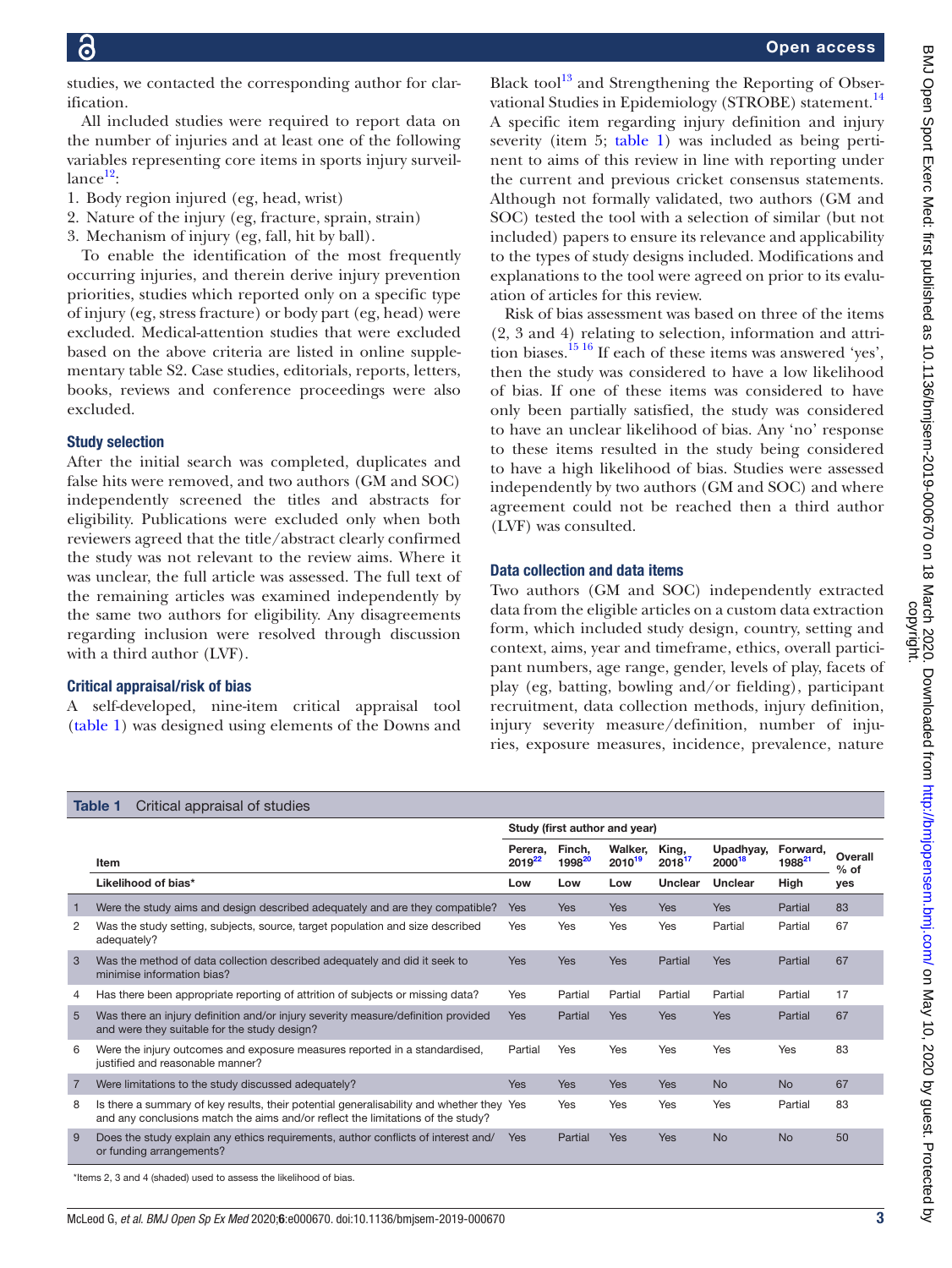#### Open access

(type), locations (body parts), mechanisms, severity, losses/dropouts, and number of injuries not defined. Any disagreement regarding study type, participant characteristics, measurement methods or main results was clarified by discussion with a third author (LVF).

#### Data synthesis/summary measures

To address the primary aim of this review and identify the number, nature, mechanism and severity of injuries in community cricket, a qualitative synthesis is presented, with tabular summaries. Further details are presented in combination, where appropriate, for the relevant summary outcomes: injury rates, prevalence/ proportions, nature, body location, mechanism/setting and severity. To address the secondary aim of reporting quality, we summarised the completeness of reporting (n and %) for individual items of the critical appraisal tool to identify which areas are well addressed and which need improvement.

#### **RESULTS**

Over 1300 articles were identified from which 65 were relevant to community cricket injury (refer to [figure](#page-3-0) 1). Six articles met all inclusion criteria and were retained for analysis.

#### Study characteristics

[Table](#page-6-0) 2 summarises the characteristics and outcomes of included studies. Three studies were specific to cricket and two studies included cricket among other sports or injury reporting. Three of the studies were based in New Zealand  $(NZ)^{17-19}$  and two in Australia.<sup>20 21</sup> Three studies used ED presentation data only,<sup>[18 20 21](#page-12-10)</sup> one used hospital admission data only, $\frac{19}{19}$  $\frac{19}{19}$  $\frac{19}{19}$  one used both ED presentation and admission data<sup>[22](#page-12-6)</sup> and one used insurance claims data.<sup>[17](#page-12-9)</sup> One study was specific to indoor cricket, $21$  while the remainder of the studies did not specify so outdoor and indoor are assumed combined.

#### Critical appraisal

[\(table](#page-4-0) 1)summarises the critical appraisal of the studies: two recorded a low likelihood of bias, $\frac{19}{20}$  two were unclear<sup>17 18</sup> and one recorded a high likelihood of bias.<sup>21</sup> The overall percentage of items addressed adequately (ie, recorded yes responses) for all studies was 65%. (n=35 of 54). Item 4 (reporting of attrition and missing data) was the most incompletely answered with all studies recording partial responses. Item 9 (ethics, author conflicts and funding) recorded 50% of yes answers. All other items recorded 67% or greater proportions of yes answers.

#### Injury incidence rates and prevalence

The injury rate for cricket-related hospitalisation in NZ from 2000 to 2005 was 2.3 per 100000 population per year, while for participation the injury rate for cricketrelated hospitalisation was 39 per 100000 participants per year.<sup>19</sup> In the same NZ hospital study, almost 1% of all cases were related to cricket injury.<sup>19</sup> An NZ study looking

at insurance claims over the 2012 to 2016 period reported 0.4% of the total claims (of the five sports investigated) were due to cricket-related injury.<sup>[17](#page-12-9)</sup> A study looking at ED presentations across Australia from 1989 to 1993 reported 3.7% of children under 15 years of age and 7.3% of all adults (defined as 15 years or older) presenting with sports injuries were cricket related.<sup>[20](#page-12-7)</sup> A study looking at hospital-attended cricket injuries in females in Victoria, Australia, from 2002/2003 to 2013/2014, reported an overall injury rate of 1.9 per 1000 participants, with an overall downward trend over that time period.<sup>[22](#page-12-6)</sup>

#### Nature of injury

[Table](#page-8-0) 3 summarises the injury nature reported by the six studies. For ED presentations in NZ among children aged 9 to 13 years, fracture was the highest proportion of injuries recorded (43.3% of all cases) with both concussion/head injury and internal organ rupture as the equal second highest injury nature  $(13.3\%)$ .<sup>[18](#page-12-10)</sup> Of the Australian ED presentations from 1989 to 1993, for children under 15 years of age, bruising (30.2%) was the highest proportion of cricket-related injury type, with fractures (17.8%) and lacerations  $(17.8\%)$  equal second.<sup>[20](#page-12-7)</sup> For adults  $(15$ years or older), sprain and strain (combined) was the highest proportion of injury nature (26.0%), followed by fracture  $(20.7\%)$  and bruising  $(19.6\%)$ .<sup>20</sup> Fractures were also the most common injury nature for females in Victoria, Australia, for hospital admissions (47.1%), while dislocation, sprain, and strain were more common in ED presentations  $(36.4\%)$ .<sup>22</sup> For indoor cricket injuries seen at ED, fracture was the highest proportion of injury nature (34.3%) followed by sprain (15.6%) and dislocation  $(10.9\%)$ .<sup>21</sup> Fracture was the most common injury nature in hospital admissions in NZ (43.8%) with sprain (15.2%) and avulsion/dislocation (6.2%) as the next two highest injury nature proportions.[19](#page-12-8) For cricket injuries resulting in insurance claims in NZ, soft tissue injury was the highest reported injury nature (64.0%) followed by fractures  $(30.9\%)$ .<sup>17</sup>

#### Body regions injured

[Table](#page-9-0) 4 summarises the body regions of injury in the six studies. With the exception of children aged under 15 years presenting to Australian EDs, the upper limb was the body region with to the highest proportion of injury, ranging from  $33\%^{20}$  to  $47\%$ .<sup>21</sup> The lower limb injury proportion ranged from  $16\%^{20}$  to  $35\%$ .<sup>17</sup> The proportion of head injury was highest in children under 15 years presenting to Australian EDs at  $44\%^{20}$  $44\%^{20}$  $44\%^{20}$  and  $27\%$  for ED presentations in NZ.[18](#page-12-10) For older age groups presenting to EDs or admitted to hospital, head injury ranged from  $17\%$ <sup>20</sup> to 23%.<sup>19</sup> Twenty-eight per cent of females of all ages required hospital treatment for head/face/neck injuries in Victoria, Australia.[22](#page-12-6) For injuries resulting in moderate to serious or serious insurance claims in NZ, head injuries represented 7% of the cases.<sup>17</sup> Trunk and back injuries ranged from  $2\%^{17}$  to  $13\%^{18}$  across all studies.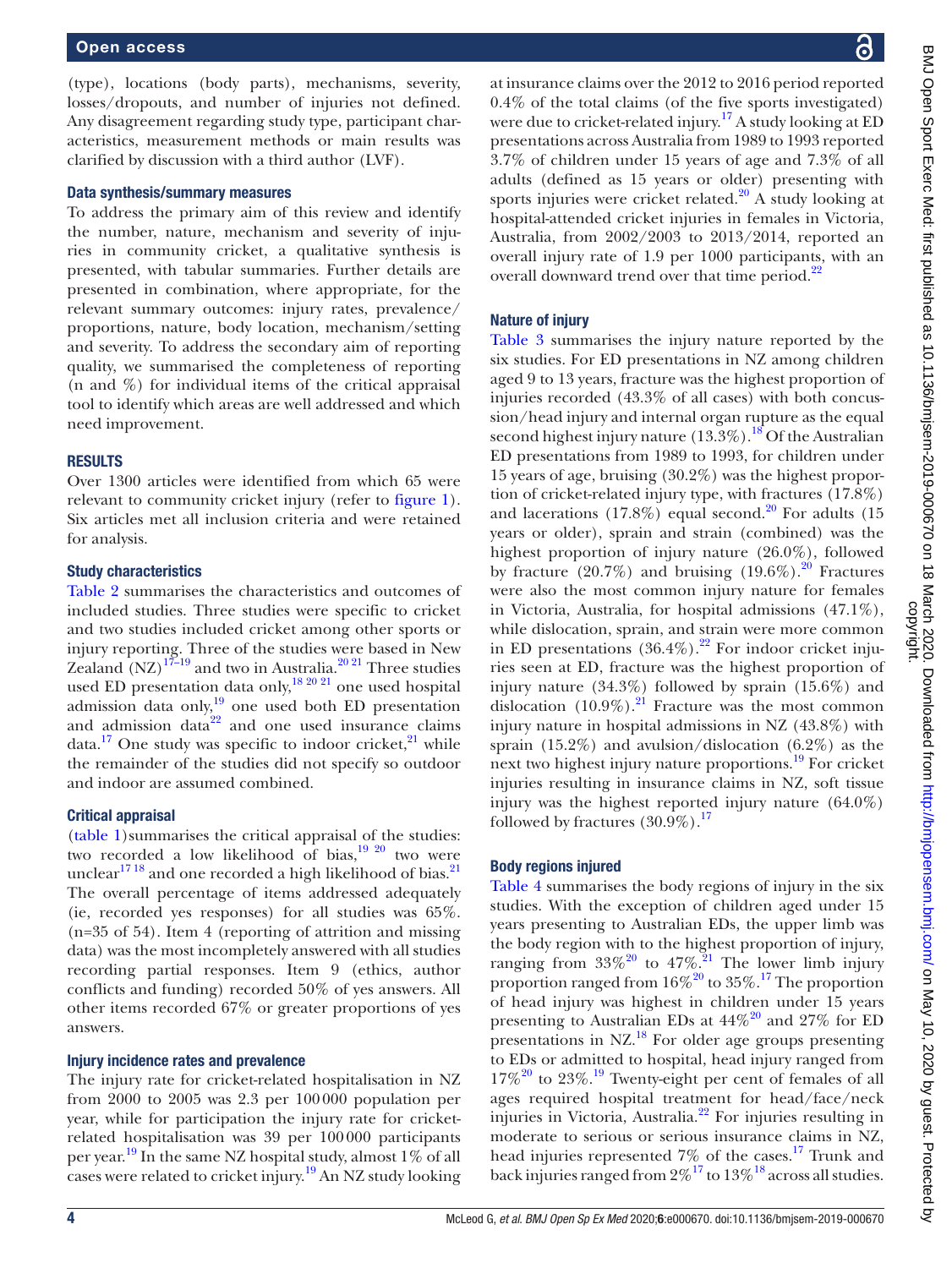<span id="page-6-0"></span>

| Table 2                              | Study characteristics and injury outcomes from five                                                                                                                                                                                                                                                                  |                                                                                                                                                                                                                                                                                       |                                                                                                                                                                                                                            |                                                                                                                                                                                                                                                                                                                                 |                                                                                                              |                                                                                                                                                                               | original studies of medical-attention injuries in community cricket (n=6)                                                                                                                                                                                                                                                                                                                                                                                                                     |                                                                                                                                                                                                                                                                                                                                                                                                                                                |                                                                                                                                                                                                                                                                                                                   |                                                                                                                                                                                                           |                                                                                                                                                                                                                                                                                                                                        |
|--------------------------------------|----------------------------------------------------------------------------------------------------------------------------------------------------------------------------------------------------------------------------------------------------------------------------------------------------------------------|---------------------------------------------------------------------------------------------------------------------------------------------------------------------------------------------------------------------------------------------------------------------------------------|----------------------------------------------------------------------------------------------------------------------------------------------------------------------------------------------------------------------------|---------------------------------------------------------------------------------------------------------------------------------------------------------------------------------------------------------------------------------------------------------------------------------------------------------------------------------|--------------------------------------------------------------------------------------------------------------|-------------------------------------------------------------------------------------------------------------------------------------------------------------------------------|-----------------------------------------------------------------------------------------------------------------------------------------------------------------------------------------------------------------------------------------------------------------------------------------------------------------------------------------------------------------------------------------------------------------------------------------------------------------------------------------------|------------------------------------------------------------------------------------------------------------------------------------------------------------------------------------------------------------------------------------------------------------------------------------------------------------------------------------------------------------------------------------------------------------------------------------------------|-------------------------------------------------------------------------------------------------------------------------------------------------------------------------------------------------------------------------------------------------------------------------------------------------------------------|-----------------------------------------------------------------------------------------------------------------------------------------------------------------------------------------------------------|----------------------------------------------------------------------------------------------------------------------------------------------------------------------------------------------------------------------------------------------------------------------------------------------------------------------------------------|
| author, year<br>(reference)<br>First | Setting/context and aims                                                                                                                                                                                                                                                                                             | participants (n),<br>age, sex<br>Overall                                                                                                                                                                                                                                              | Injury data<br>collection<br>methods                                                                                                                                                                                       | Injury definition,<br>`SM                                                                                                                                                                                                                                                                                                       | No of injured<br>$\binom{n}{n}$ and<br>injuries $\binom{n}{n}$                                               | prevalence<br>incidence/<br>EM,                                                                                                                                               | Nature of injuries                                                                                                                                                                                                                                                                                                                                                                                                                                                                            | Body region/part injured                                                                                                                                                                                                                                                                                                                                                                                                                       | Mechanism of injuries                                                                                                                                                                                                                                                                                             | Severity of<br>injuries                                                                                                                                                                                   | Other information                                                                                                                                                                                                                                                                                                                      |
| Perera,<br>2019 <sup>22</sup>        | 2002/2003 to 2013/2014.<br>cricket injuries sustained<br>A comprehensive profile<br>Victoria, Australia, from<br>by female cricketers in<br>of hospital-treated                                                                                                                                                      | All females aged<br>5 years or more<br>groups for HA:<br>groups for ED:<br>20-24: 19.0%<br>$10 - 14:16.5%$<br>10-14: 19.9%<br>15-19: 15.7%<br>30-34: 10.7%<br>20-25: 13.3%<br>presentations<br>Top three age<br>Top three age<br>n=668 cases<br>and 121 HA<br>overall with<br>547 ED  | Data sourced from<br>under the Victorian<br><b>Admitted Episode</b><br>Surveillance Unit<br>Minimum Dataset<br>Victorian Injury<br>which collects<br>ED data under<br>and HA data<br>the Victorian<br>Emergency<br>Dataset | ED presentation<br>For HA, SM: <2<br>bed<br>days bed stay<br>or $\geq$ 2 days<br>or HA.<br>stay.                                                                                                                                                                                                                                | ED $n_p = 547$<br>HA $n_p = 121$                                                                             | (95% CI 0.8<br>participants<br>Overal $=1.9$<br>Per 1000<br>to 4.5                                                                                                            | Other unspecified=67 (11.9%)<br>Other unspecified=28 (23.1%)<br>Eye injury-excluding foreign<br>Superficial injury=80 (14.6%)<br>Intracranial injury=9 (1.6%)<br>Superficial injury=6 (5.0%)<br>Open wound=46 (8.4%)<br>Dislocation, sprain and<br>Dislocation sprain and<br>Fractures=57 (47.1%)<br>fractures=92 (17.2%)<br>njury to muscle and<br>strains=199 (36.4%),<br>Injury to muscle and<br>tendon=38 (6.9%)<br>strain=22 (18.2%)<br>tendon=8 (6.6%)<br>body=16 (2.9%)<br>$\dot{\Xi}$ | Knee/lower leg=27 (22%)<br>Ankle/foot=7 (5%)<br>Knee/lower leg=66 (12%)<br>Abdominal/lower back/<br>Wrist/hand=21 (17.4%)<br>Abdominal/lower back/<br>Wrist/hand=158 (29%)<br>Unspecified=12 (10%)<br>Suppressed=27 (5%)<br>Ankle/foot=77 (14%)<br>Unspecified=6 (1%)<br>spine/pelvis=6 (1%)<br>Head=152 (27.8%)<br>Shoulder=22 (4%)<br>Head=34 (28.1%)<br>Shoulder=6 (5%)<br>Elbow=14 (12%)<br>Elbow=33 (6%)<br>spine/pelvis=0<br>$\dot{\Xi}$ | movements=15 $(12.4%)$<br>ball or bat=349 (63.8%)<br>Not reported=4 (3.3%)<br>ball or bat=54 (44.6%)<br>Other unspecified=15<br>Hit/struck/crushed by<br>Hit/struck/crushed by<br>Other unspecified=94<br>Overexertion and/<br>Fall=104, (19.0%)<br>Fall=33 (27.3%)<br>or strenuous<br>(12.4%)<br>$(17.1\%)$<br>总 | Bed stay ≥2<br>$2$ days=95<br>$days = 26$<br>Bed stay<br>(78.5%)<br>(21.5%)<br>НÄ:                                                                                                                        |                                                                                                                                                                                                                                                                                                                                        |
| King, 2018 <sup>17</sup>             | insurance claims (ACC) in<br>serious injury and serious<br>injury claims and related<br>New Zealand from 2012<br>analysis of moderate to<br>costs for five sporting<br>Provide retrospective<br>codes using national<br>to 2016.                                                                                     | 60803 moderate<br>Age 0-85+ years<br>M=2864, F=208<br>for moderate to<br>serious claims*<br>cricket related)<br>cricket related)<br>serious claims<br>$M = 12, F = 3 for$<br>n=853 to 324<br>claims (3072<br>claims from<br>597 serious<br>claims (15*<br>to serious<br>which<br>Sex: | years from 2012<br>analysis of data<br>from ACC for 5<br>Retrospective<br>to 2016                                                                                                                                          | which<br>level of benefits<br>iury or<br>which qualified<br>ACC based on<br>'serious' injury<br>defined by the<br>SM=Any injury<br>qualified for a<br>serious injury<br>$\overline{c}$<br>$\overline{c}$<br>as either a<br>'moderate<br>serious' or<br>Any injury<br>moderate<br>serious inj<br>provided.<br>and care<br>claim. | $clains = 3072$<br>serious injury<br>serious injury<br>moderate to<br>$claims = 15$<br>n cricket<br>related: | claims cricket<br>0.4% of all<br>$EM = NR$<br>related                                                                                                                         | Laceration/wound=59 (1.9%)<br>Fracture/dislocation=6 (40%)<br>Moderate to serious claims:<br>Concussion/brain injury=44<br>Concussion/brain injury=9<br>Gradual onset=14 (0.46%)<br>Soft tissue=1980 (64.4%)<br>Fracture/dislocation=948<br>Dental injuries=6 (0.20%)<br>Deafness=15 (0.49%)<br>Hernia=6 (0.20%)<br>Serious claims:<br>(30.9%<br>(1.4%)<br>(60%                                                                                                                               | Upper limb=1086 (35.4%)<br>Lower limb=1394 (45.4%)<br>Chest/back/shoulder=72<br>Head/neck=212 (6.9%)<br>Head/neck=15 (56%)<br>Lower limb=12 (44%)<br>Moderate to serious<br>Serious claims*:<br>claims:<br>(2.3%)                                                                                                                                                                                                                              | $\frac{\pi}{2}$                                                                                                                                                                                                                                                                                                   | 3072 moderate<br>15 serious<br>to serious<br>claims.<br>claims                                                                                                                                            | Cricket ranked equal<br>injury claims but fifth<br>for total moderate to<br>serious injury claims<br>Moderate to serious<br>Cricket ranked fifth<br>for mean costs per<br>claims for fracture/<br>but third for mean<br>significantly over<br>third for serious<br>cost per claim.<br>dislocations<br>2012-2016<br>increased<br>claim. |
| Walker,<br>2010 <sup>19</sup>        | developing activity-specific<br>players in NZ from 2000 to<br>hospitalisation, agents and<br>Identify the epidemiology<br>and activities) associated<br>Hospitalisation of cricket<br>with injury and evidence<br>mechanisms (products<br>of assistance to those<br>of injury resulting in<br>2005 inclusive.<br>PE. | Age range=2-80<br>Sex: M>Fbut no<br>$n=498$ cases<br>30-39: 21%<br>40-49: 12%<br>10-19: 28%<br>20-29: 23%<br>50-59: 4%<br>numbers<br>$0 - 9:8%$<br>$60 + 3%$<br>years                                                                                                                 | National Minimum<br>Dataset of public<br>analysis of NZ's<br>Retrospective<br>and private<br>rospitals                                                                                                                     | score of $\leq$ 0.941.<br><b>ICISS</b><br>night, including<br>non-fatal cases<br>: one<br>ICD-10-AM<br>codes for case<br>cricket activity.<br>direct result of<br>SM=Serious<br>bystanders<br>injured as a<br>hospitalised<br>for at least<br>based on                                                                          | $n_{\rm p}$ = $n_{\rm i}$ =498                                                                               | cricket relatec<br>all cases were<br>Almost 1% of<br>EM=100000<br>and 100000<br>participants<br>people/year<br>Population<br>Participant<br>$IR = 2.3$<br>$IIR = 39$<br>year. | Fracture: 218 (44%)<br>Sprain/strain/soft tissue: 76<br>Open wound: 12 (2%)<br>Rupture/tear: 18 (4%)<br>Concussion: 14 (3%)<br>Dislocation: 31 (6%)<br>Contusion: 27 (5%)<br>Seizure: 11 (2%)<br>Other: 90 (18%)<br>(15%)                                                                                                                                                                                                                                                                     | Achilles 44, tibia/fibula 27,<br>111 phalanges, 32 lower<br>Upper limb: 178 (36%)-<br>Trunk and back: 14 (3%)<br>Lower limb: 156 (31%)-<br>Not specified: 36 (7%)<br>11 open wounds, 10<br>$(23\%) - 28$ fractures,<br>arm, upper arm and<br>Head and neck: 114<br>ankle 25, knee 21<br>concussions<br>shoulder 33                                                                                                                             | and 33 (14%) hit by bat.<br>mechanical forces: 240<br>Exposure to inanimate<br>repetitive movements:<br>(48%) —of these 144<br>(60%) were hit by ball<br>Exposure to animate<br>collisions): 34 (7%)<br>objects (eg, player<br>Jnspecified: 3%<br>Falls: 108 (22%)<br>Overexertion or<br>102 (21%)                | or ball, 6 due to<br>were classified<br>20 (4%) cases<br>collisions with<br>other players,<br>struck by bat<br>overexertion.<br>non-fatal, 11<br>due to being<br>2 from falls<br>and 1 from<br>as serious | mechanical forces,<br>who were injured<br>struck by the bat.<br>under exposure<br>under 10 years<br>25 (72%) were<br>to inanimate<br>For children                                                                                                                                                                                      |
|                                      |                                                                                                                                                                                                                                                                                                                      |                                                                                                                                                                                                                                                                                       |                                                                                                                                                                                                                            |                                                                                                                                                                                                                                                                                                                                 |                                                                                                              |                                                                                                                                                                               |                                                                                                                                                                                                                                                                                                                                                                                                                                                                                               |                                                                                                                                                                                                                                                                                                                                                                                                                                                |                                                                                                                                                                                                                                                                                                                   |                                                                                                                                                                                                           | Continued                                                                                                                                                                                                                                                                                                                              |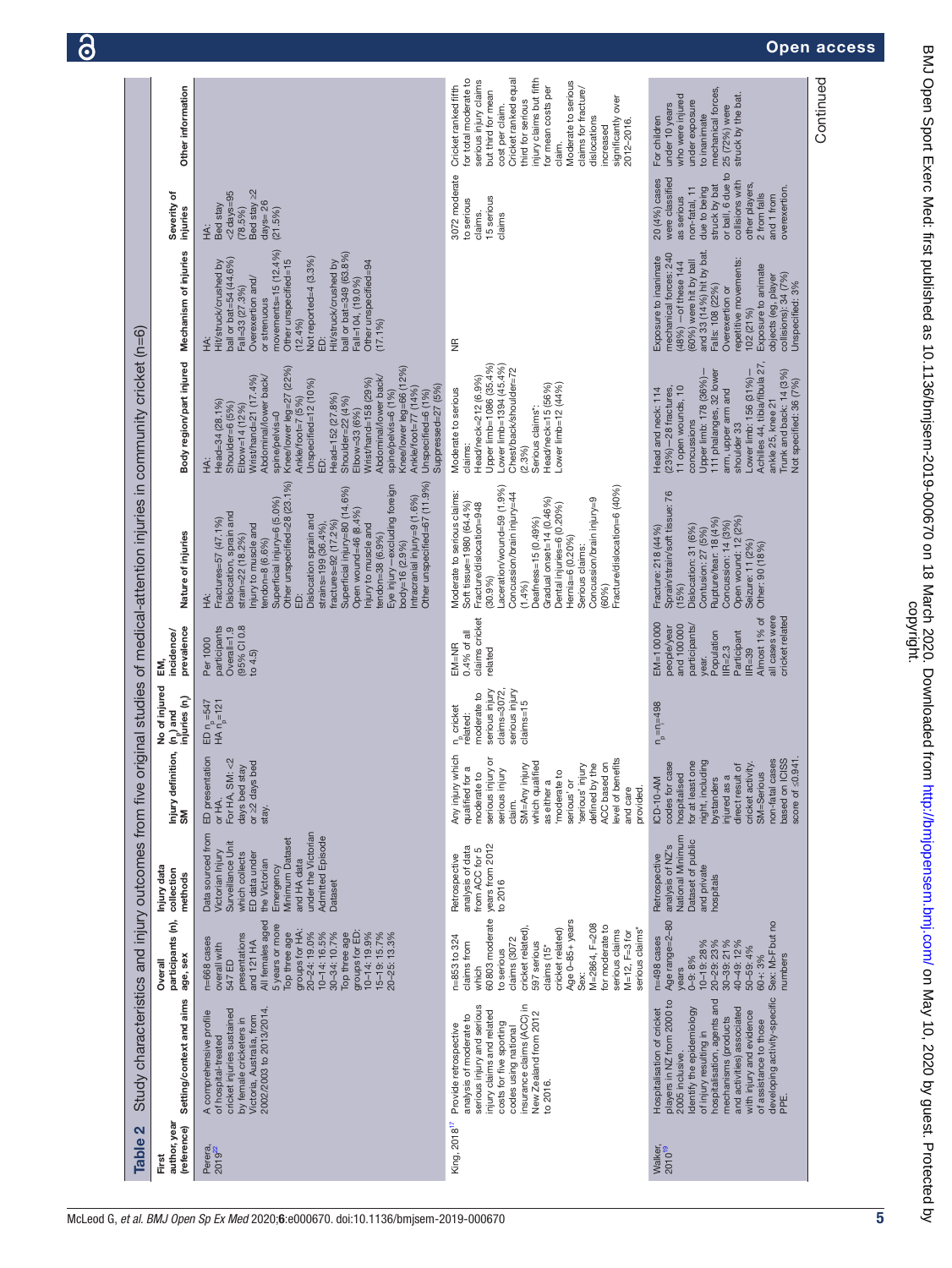|  | <b>Open access</b> |  |
|--|--------------------|--|
|  |                    |  |

| Table 2                              | Continued                                                                                                                                                                                                                                                                  |                                                                                                                                                                                        |                                                                                                                                        |                                                                                           |                                                                                                                        |                                                                                                                                                                     |                                                                                                                                                                                                                                                                                                                 |                                                                                                                                                                                                                             |                                                                                                                                                                                      |                                                                                                                                                                                                                                                                                   |                                                     |
|--------------------------------------|----------------------------------------------------------------------------------------------------------------------------------------------------------------------------------------------------------------------------------------------------------------------------|----------------------------------------------------------------------------------------------------------------------------------------------------------------------------------------|----------------------------------------------------------------------------------------------------------------------------------------|-------------------------------------------------------------------------------------------|------------------------------------------------------------------------------------------------------------------------|---------------------------------------------------------------------------------------------------------------------------------------------------------------------|-----------------------------------------------------------------------------------------------------------------------------------------------------------------------------------------------------------------------------------------------------------------------------------------------------------------|-----------------------------------------------------------------------------------------------------------------------------------------------------------------------------------------------------------------------------|--------------------------------------------------------------------------------------------------------------------------------------------------------------------------------------|-----------------------------------------------------------------------------------------------------------------------------------------------------------------------------------------------------------------------------------------------------------------------------------|-----------------------------------------------------|
| author, year<br>(reference)<br>First | Setting/context and aims                                                                                                                                                                                                                                                   | participants (n),<br>age, sex<br>Overall                                                                                                                                               | Injury data<br>collection<br>methods                                                                                                   | Injury definition,<br>SM                                                                  | No of injured<br>injuries (n.)<br>$(n_{\rm p})$ and                                                                    | prevalence<br>incidence/<br>ξ.                                                                                                                                      | Nature of injuries                                                                                                                                                                                                                                                                                              | Body region/part injured                                                                                                                                                                                                    | Mechanism of injuries                                                                                                                                                                | Severity of<br>injuries                                                                                                                                                                                                                                                           | Other information                                   |
| Upadhyay,<br>2000 <sup>18</sup>      | Emergency presentations<br>to Starship Children's<br>from 1993 to April 1998.<br>children playing cricket<br>Hospital Auckland, NZ<br>Describe the nature of<br>injuries sustained by                                                                                      | Age range=9-13<br>n=60 cases<br>Sex NR<br>years                                                                                                                                        | review of existing<br>Retrospective<br>data                                                                                            | cricket<br>Injury secondary<br>code<br>to playing c<br>under ICD o<br>$SM=NR$ .<br>E-8897 | $n_{\rm p}$ = $n_{\rm i}$ = 60                                                                                         | $EM=NR$                                                                                                                                                             | Closed head injury: 8 (13.3%)<br>ligamentous injuries, minor<br>acerations and abrasions<br>as soft tissue contusions,<br>Other: 18 (30%)-noted<br>Blunt trauma: 8 (13.3%)<br>Fracture: 26 (43.3%)                                                                                                              | Head/face and neck: 16<br>Other unspecified: 18<br>Upper limb: 18 (30%)<br>Thorax/abdomen: 8<br>(13.3%)<br>(26.7%)<br>(30%)                                                                                                 | Fall on stumps: 1 (1.7%)<br>Hit by ball: 31 (51.6%)<br>Collision with player:<br>Fall on bat handle: 1<br>Hit by bat: 12 (20%)<br>Fall: 12 (20%)<br>3(5%)<br>(1.7%)                  | of days of stay<br>Median range<br>admission to<br>18 cases did<br>were severe,<br>Two injuries<br>procedures<br>hospital (all<br>$1 - 2.5$ days.<br>in hospital:<br>not require<br>both blunt<br>abdominal<br>operative<br>19 cases<br>required<br>trauma.<br>(31.6%)<br>other). | Not applicable                                      |
| Finch,<br>1998 <sup>20</sup>         | ED presentations of sports<br>of Australia for the period<br>hospital EDs and redress<br>injuries in selected parts<br>sports injury in Australia<br>the lack of community-<br>presented to selected<br>1989-1993. Describe<br>based information on<br>sports injury cases | attendees to<br>51203 < 15<br>$46837 \ge 15$<br>Gender NR<br>(adults) not<br>specific to<br><b>VISU EDS</b><br>$n = 51622$<br>years old<br>years old<br>(children)<br>98140<br>cricket | on standardised<br>collection forms<br>medical centres<br>Data collected<br>from 74 public<br>hospitals and<br>throughout<br>Australia | $MB$<br>SM=NR                                                                             | n p(children) = 1945<br>P(children) = 2345<br>P(children) = 3408<br>P(staults) = 3408<br>$n_{\mathrm{(aduts)}} = 3846$ | injury related<br>with sports<br>with sports<br>all children<br>presenting<br>presenting<br>injury and<br>all adults<br>to cricket<br>7.3% of<br>3.7% of<br>$EM=NR$ | Sprain/strain: 12.4%/26.0%<br>Inflammation/swelling/pain:<br>Laceration: 17.8%/11.8%<br>Fracture: 17.8 %/20.7%<br>Haematoma/bruising:<br>Other: 11.4%/11.5%<br>Superficial abrasion:<br>30.2%/19.6%<br>Children/adult:<br>7.5%/10.6%<br>2.9%/1.2%                                                               | Other: 11.4%/11.5%<br>Head: 44.2%/16.6%<br>Trunk: 3.2%/4.2%<br>Upper extremity:<br>Lower extremity:<br>Children/adults:<br>15.5%/22.8%<br>33.9%/32.6%                                                                       | Head and facial injuries<br>with hits with the ball<br>generally associated<br>or bat                                                                                                | for adults were<br>were admitted<br>presentations<br>presentations<br>5.4% of ED<br>admitted to<br>8.2% of ED<br>for children<br>to hospital.<br>hospital                                                                                                                         | Not applicable                                      |
| Forward,<br>1988 <sup>21</sup>       | Australia, over a 6-month<br>injuries presenting to ED<br>of Royal Perth Hospital<br>1988-no reference to<br>Review indoor cricket<br>period. (Published in<br>dates investigated.)                                                                                        | 19-34 years<br>$n=64$ cases<br>Sex: M=50,<br>$F=14$                                                                                                                                    | injuries presenting<br>Recording of all<br>indoor cricket<br>in ED                                                                     | ated<br>SM=worktime<br>NR (all indoor<br>cricket-rel<br>injuries)<br>loss                 | $n_{\rm P}^{\rm p} = 64$<br>$n_{\rm P}^{\rm p} = 64$                                                                   | $EM=NR$                                                                                                                                                             | Grade I/II ligament strains: 10<br>Bruising: 2-5 (includes three<br>Fractures: 19-22 (includes<br>Friction burns (infected): 4<br>three bruised or fractured<br>bruised or fractured ribs)<br>Eye-specific damage: 6<br>Dislocations: 5<br>Lacerations: 4<br>Concussion: 1<br>Avulsions: 2<br>Other: 7<br>ribs) | supraorbital ridge 4 (29%),<br>Upper limb: 30-proximal<br>Thorax: 3-ribs 3 (100%)<br>Lower limb: 18-ankle 5<br>Head and neck: 14-<br>(28%), knee 5 (28%)<br>eye injuries 6 (43%),<br>nasal bone 3 (21%)<br>phalanx 11 (37%) | struck on fingers by ball<br>7 injuries due to being<br>One player was struck<br>Wicket-keepers: 5 of<br>struck in eye by ball<br>Batters most often<br>by the bat in an<br>argument | $>1$ month: $11%$<br>1 month: 19%<br><1 week off:<br>Not known:<br>No time off<br>work: 19%<br>1 week-<br>32%.<br>19%                                                                                                                                                             | Activity at onset:<br>Fielding: 72%<br>Batting: 17% |
|                                      |                                                                                                                                                                                                                                                                            |                                                                                                                                                                                        |                                                                                                                                        |                                                                                           |                                                                                                                        |                                                                                                                                                                     | There is some disparty in the reported figures of the number of series for index independent tables as n=15 and n=27}.<br>In the some disparty in the product of the number of the series of the series of the figure in the dis                                                                                |                                                                                                                                                                                                                             |                                                                                                                                                                                      |                                                                                                                                                                                                                                                                                   |                                                     |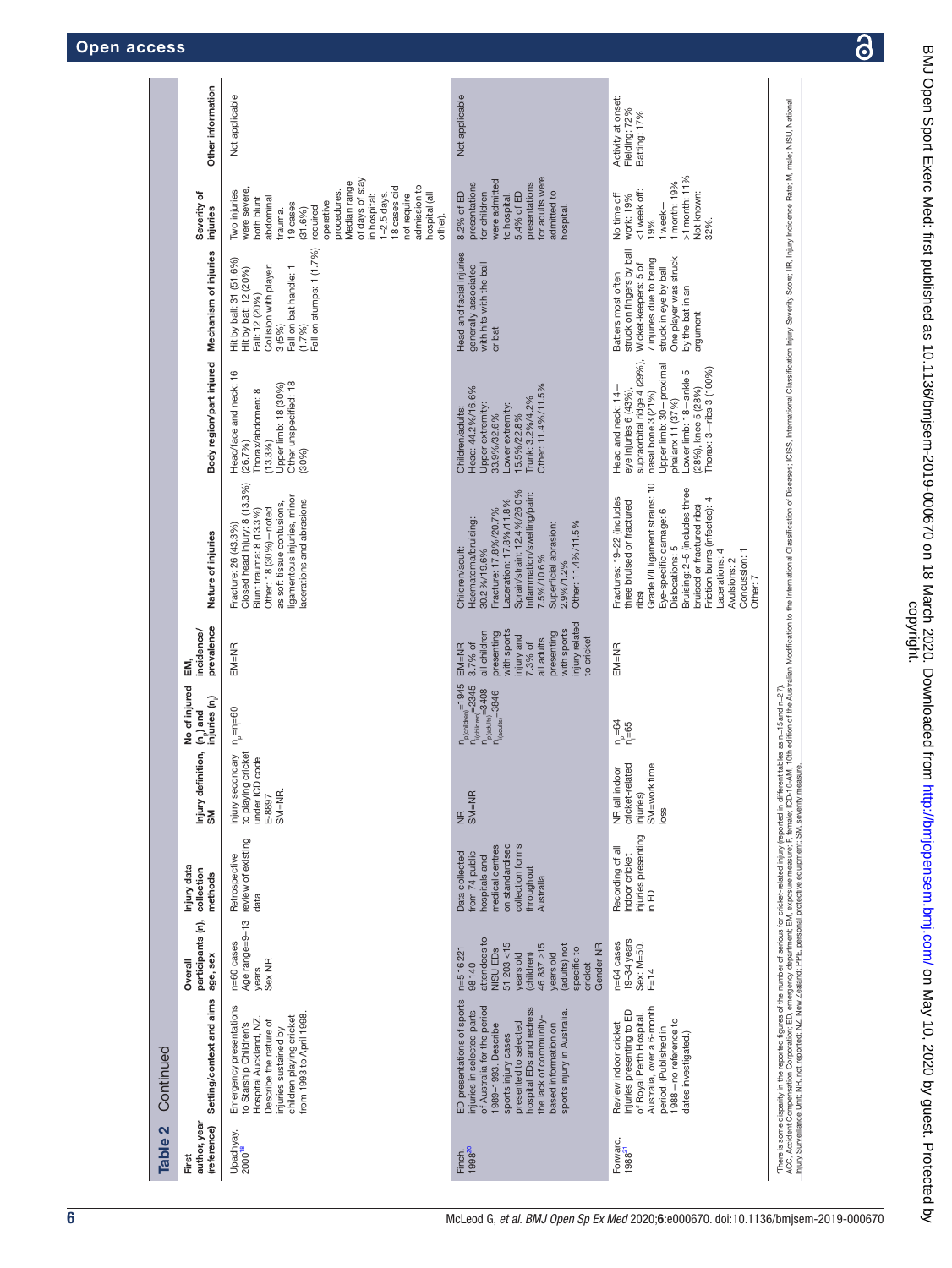<span id="page-8-0"></span>

| Table 3 Injury nature for studies reporting medical-attention injury in community cricket (ED presentations unless otherwise noted)<br><b>Bruis</b><br><b>Strain</b> | Ï<br>Ī<br>18.2%†<br>36.4%†     | I<br>ï                   | 5.4%<br>15.2%              | $\mathbf{I}$<br>$\overline{\phantom{a}}$                                                                                                                                                                                                                                                                                                                                         | 30.2<br>12.4%§            | 19.6<br>26.0%§        | 6.2%<br>$\mathbf{I}$     |
|----------------------------------------------------------------------------------------------------------------------------------------------------------------------|--------------------------------|--------------------------|----------------------------|----------------------------------------------------------------------------------------------------------------------------------------------------------------------------------------------------------------------------------------------------------------------------------------------------------------------------------------------------------------------------------|---------------------------|-----------------------|--------------------------|
| Sprain<br>tissue<br>Soft                                                                                                                                             |                                | $\overline{1}$<br>64.1%  | ī                          | $\overline{\phantom{a}}$                                                                                                                                                                                                                                                                                                                                                         |                           |                       | 15.4%                    |
| laceration<br>wound/<br>Open                                                                                                                                         | $\mathbf{I}$<br>Ī<br>8.4%      | 1.9%                     | I<br>2.4%                  | $\begin{array}{c} \rule{0pt}{2.5ex} \rule{0pt}{2.5ex} \rule{0pt}{2.5ex} \rule{0pt}{2.5ex} \rule{0pt}{2.5ex} \rule{0pt}{2.5ex} \rule{0pt}{2.5ex} \rule{0pt}{2.5ex} \rule{0pt}{2.5ex} \rule{0pt}{2.5ex} \rule{0pt}{2.5ex} \rule{0pt}{2.5ex} \rule{0pt}{2.5ex} \rule{0pt}{2.5ex} \rule{0pt}{2.5ex} \rule{0pt}{2.5ex} \rule{0pt}{2.5ex} \rule{0pt}{2.5ex} \rule{0pt}{2.5ex} \rule{0$ | I<br>17.8%                | $\mathbf{I}$<br>11.2% | $\mathbf{I}$<br>6.2%     |
| nternal<br>organ<br>injury                                                                                                                                           | Ī<br>$\overline{1}$            | I                        | Ï                          | 13.3%                                                                                                                                                                                                                                                                                                                                                                            | ı                         | $\overline{1}$        | $\overline{\phantom{a}}$ |
| rupture/<br>Injury to<br>muscle<br>tendon<br>and<br>tear<br>ŏ                                                                                                        | 6.6%<br>6.9%                   | I                        | 3.6%                       | $\begin{array}{c} \rule{0pt}{2.5ex} \rule{0pt}{2.5ex} \rule{0pt}{2.5ex} \rule{0pt}{2.5ex} \rule{0pt}{2.5ex} \rule{0pt}{2.5ex} \rule{0pt}{2.5ex} \rule{0pt}{2.5ex} \rule{0pt}{2.5ex} \rule{0pt}{2.5ex} \rule{0pt}{2.5ex} \rule{0pt}{2.5ex} \rule{0pt}{2.5ex} \rule{0pt}{2.5ex} \rule{0pt}{2.5ex} \rule{0pt}{2.5ex} \rule{0pt}{2.5ex} \rule{0pt}{2.5ex} \rule{0pt}{2.5ex} \rule{0$ | ı                         | $\mathbf{I}$          | $\mathbf{I}$             |
| dislocation<br>Avulsion                                                                                                                                              |                                | $\mathbf{I}$             | 6.2%                       | $\begin{array}{c} \rule{0pt}{2.5ex} \rule{0pt}{2.5ex} \rule{0pt}{2.5ex} \rule{0pt}{2.5ex} \rule{0pt}{2.5ex} \rule{0pt}{2.5ex} \rule{0pt}{2.5ex} \rule{0pt}{2.5ex} \rule{0pt}{2.5ex} \rule{0pt}{2.5ex} \rule{0pt}{2.5ex} \rule{0pt}{2.5ex} \rule{0pt}{2.5ex} \rule{0pt}{2.5ex} \rule{0pt}{2.5ex} \rule{0pt}{2.5ex} \rule{0pt}{2.5ex} \rule{0pt}{2.5ex} \rule{0pt}{2.5ex} \rule{0$ | Ī                         | $\mathbf I$           | 10.8%                    |
| Fracture                                                                                                                                                             | 47.1%<br>17.2%                 | 30.9%                    | 43.8%                      | 43.3%                                                                                                                                                                                                                                                                                                                                                                            | 17.8%                     | 20.7%                 | 33.8%                    |
| Eye<br>injury                                                                                                                                                        | 2.9%<br>Ï                      | I                        | ī                          | $\begin{array}{c} \rule{0pt}{2.5ex} \rule{0pt}{2.5ex} \rule{0pt}{2.5ex} \rule{0pt}{2.5ex} \rule{0pt}{2.5ex} \rule{0pt}{2.5ex} \rule{0pt}{2.5ex} \rule{0pt}{2.5ex} \rule{0pt}{2.5ex} \rule{0pt}{2.5ex} \rule{0pt}{2.5ex} \rule{0pt}{2.5ex} \rule{0pt}{2.5ex} \rule{0pt}{2.5ex} \rule{0pt}{2.5ex} \rule{0pt}{2.5ex} \rule{0pt}{2.5ex} \rule{0pt}{2.5ex} \rule{0pt}{2.5ex} \rule{0$ | ī                         | $\overline{1}$        | 9.2%                     |
| Superficial<br>injury                                                                                                                                                | 14.6%<br>5.0%                  | I                        | Ī                          | $\overline{\phantom{a}}$                                                                                                                                                                                                                                                                                                                                                         | ī                         | $\mathbf{I}$          | $\mathbf{I}$             |
| Concussion/<br>closed head<br>intracranial<br>injury or<br>seizure                                                                                                   | 1.6%                           | 1.7%                     | 5.0%‡                      | 13.3%                                                                                                                                                                                                                                                                                                                                                                            | Ī                         | $\mathbf{I}$          | 1.5%                     |
| Age range                                                                                                                                                            | $5-45+$ years<br>$5-45+$ years | $0 - 85 + y e ars$       | 2-80 years                 | 9-13 years                                                                                                                                                                                                                                                                                                                                                                       | $<$ 15 years              | ≥15 years             | $19-34$ years            |
| injuries<br>No of                                                                                                                                                    | ED: 547<br><b>HA: 121</b>      | $3087**$                 | HA: 498                    | 8                                                                                                                                                                                                                                                                                                                                                                                | 2345                      | 3846                  | 65                       |
| year (reference)<br>First author,                                                                                                                                    | Perera, 2019 <sup>22</sup>     | King, 2018 <sup>17</sup> | Walker, 2010 <sup>19</sup> | Upadhyay,<br>2000 <sup>18</sup>                                                                                                                                                                                                                                                                                                                                                  | Finch, 1998 <sup>20</sup> |                       | Forward,<br>$1988^{21}$  |

| 23.1%<br>11.9%<br>18.1%<br>30.1%<br>11.4%<br>11.5%<br>10.7%<br>0.9%<br>Other/<br>NR<br>Abrasion/<br>friction<br>2.9%<br>1.2%<br>6.2%<br>burn<br>I<br>I<br>Ī<br>I<br>Overuse Inflammation*<br>$\mathbf{I}$<br>I<br>Ī<br>I<br>Ī<br>I<br>$\begin{array}{c} \hline \end{array}$<br>0.5%<br>I<br>I<br>Ī<br>$\mathbf{I}$<br>$\begin{array}{c} \hline \end{array}$<br>Ī<br>ı<br><b>Bruising</b><br>30.2%<br>19.6%<br>6.2%<br>5.4%<br>I<br>Ī<br>I<br>Ī<br>15.2%<br>Strain<br>$\overline{1}$<br>$\begin{array}{c} \hline \end{array}$<br>12.4%§<br>26.0%§<br>18.2%†<br>36.4%†<br>15.4%<br>Sprain<br>I<br>I<br>I<br>64.1%<br>tissue<br>Soft<br>$\mathbf{I}$<br>$\mathbf{I}$<br>$\overline{1}$<br>Ï<br>$\begin{array}{c} \rule{0pt}{2ex} \rule{0pt}{2ex} \rule{0pt}{2ex} \rule{0pt}{2ex} \rule{0pt}{2ex} \rule{0pt}{2ex} \rule{0pt}{2ex} \rule{0pt}{2ex} \rule{0pt}{2ex} \rule{0pt}{2ex} \rule{0pt}{2ex} \rule{0pt}{2ex} \rule{0pt}{2ex} \rule{0pt}{2ex} \rule{0pt}{2ex} \rule{0pt}{2ex} \rule{0pt}{2ex} \rule{0pt}{2ex} \rule{0pt}{2ex} \rule{0pt}{2ex} \rule{0pt}{2ex} \rule{0pt}{2ex} \rule{0pt}{2ex} \rule{0pt}{$<br>$\mathbf{I}$<br>$\begin{array}{c} \rule{0pt}{2ex} \rule{0pt}{2ex} \rule{0pt}{2ex} \rule{0pt}{2ex} \rule{0pt}{2ex} \rule{0pt}{2ex} \rule{0pt}{2ex} \rule{0pt}{2ex} \rule{0pt}{2ex} \rule{0pt}{2ex} \rule{0pt}{2ex} \rule{0pt}{2ex} \rule{0pt}{2ex} \rule{0pt}{2ex} \rule{0pt}{2ex} \rule{0pt}{2ex} \rule{0pt}{2ex} \rule{0pt}{2ex} \rule{0pt}{2ex} \rule{0pt}{2ex} \rule{0pt}{2ex} \rule{0pt}{2ex} \rule{0pt}{2ex} \rule{0pt}{$<br>laceration<br>wound/<br>17.8%<br>11.2%<br>1.9%<br>6.2%<br>8.4%<br>2.4%<br>Open<br>Internal<br>13.3%<br><b>Annul</b><br>uminul<br>$\mathbf{I}$<br>$\overline{1}$<br>I<br>I<br>$\mathbf{I}$<br>I<br>I<br>rupture/<br>Injury to<br>muscle<br>tendon<br>6.6%<br>6.9%<br>3.6%<br>tear<br>and<br>ð.<br>I<br>I<br>I<br>$\begin{array}{c} \hline \end{array}$<br>dislocation<br>Avulsion<br>33.8%1 10.8%<br>6.2%<br>$\begin{array}{c} \rule{0pt}{2.5ex} \rule{0pt}{2.5ex} \rule{0pt}{2.5ex} \rule{0pt}{2.5ex} \rule{0pt}{2.5ex} \rule{0pt}{2.5ex} \rule{0pt}{2.5ex} \rule{0pt}{2.5ex} \rule{0pt}{2.5ex} \rule{0pt}{2.5ex} \rule{0pt}{2.5ex} \rule{0pt}{2.5ex} \rule{0pt}{2.5ex} \rule{0pt}{2.5ex} \rule{0pt}{2.5ex} \rule{0pt}{2.5ex} \rule{0pt}{2.5ex} \rule{0pt}{2.5ex} \rule{0pt}{2.5ex} \rule{0$<br>$\mathsf{I}$<br>$\mathbf I$<br>$\mathbf{I}$<br>Fracture<br>20.7%<br>17.2%<br>43.8%<br>17.8%<br>47.1%<br>30.9%<br>43.3%<br>injury<br>2.9%<br>9.2%<br>ED, emergency department presentations; HA, hospital admission; NR, not reported<br>Еyе<br>$\overline{1}$<br>Ī<br>Ï<br>I<br>I<br>flincludes bruised ribs as three cases were classifiedas bruised or fractured.<br>Superficial<br>14.6%<br>injury<br>5.0%<br>I<br>Ī<br>$\mathbf{I}$<br>I<br>$\begin{array}{c} \hline \end{array}$<br>ı<br>Concussion/<br>closed head<br>intracranial<br>injury or<br>seizure<br>5.0%‡<br>13.3%<br>1.6%<br>1.7%<br>1.5%<br>$\mathbf I$<br>ı<br>$5-45+years$<br>†Dislocation, sprain and strain were combined.<br>$0 - 85 + y ear s$<br>19 $-34$ years<br>$5-45+years$<br>$9-13$ years<br>2-80 years<br>$\ge$ 15 years<br><15 years<br>Age range |                                                              | Table 3 Injury nature for studies reporting medical-attention injury in community cricket (ED presentations unless otherwise noted) |  |  |  |  |  |  |  |  |
|------------------------------------------------------------------------------------------------------------------------------------------------------------------------------------------------------------------------------------------------------------------------------------------------------------------------------------------------------------------------------------------------------------------------------------------------------------------------------------------------------------------------------------------------------------------------------------------------------------------------------------------------------------------------------------------------------------------------------------------------------------------------------------------------------------------------------------------------------------------------------------------------------------------------------------------------------------------------------------------------------------------------------------------------------------------------------------------------------------------------------------------------------------------------------------------------------------------------------------------------------------------------------------------------------------------------------------------------------------------------------------------------------------------------------------------------------------------------------------------------------------------------------------------------------------------------------------------------------------------------------------------------------------------------------------------------------------------------------------------------------------------------------------------------------------------------------------------------------------------------------------------------------------------------------------------------------------------------------------------------------------------------------------------------------------------------------------------------------------------------------------------------------------------------------------------------------------------------------------------------------------------------------------------------------------------------------------------------------------------------------------------------------------------------------------------------------------------------------------------------------------------------------------------------------------------------------------------------------------------------------------------------------------------------------------------------------------------------------------------------------------------------------------------------------------------------------------------------------------------------------------------------------------------------------------------------------------------------------------------------------------------------------------------------------------------------------------------------------------------------------------------------------------------------------------|--------------------------------------------------------------|-------------------------------------------------------------------------------------------------------------------------------------|--|--|--|--|--|--|--|--|
|                                                                                                                                                                                                                                                                                                                                                                                                                                                                                                                                                                                                                                                                                                                                                                                                                                                                                                                                                                                                                                                                                                                                                                                                                                                                                                                                                                                                                                                                                                                                                                                                                                                                                                                                                                                                                                                                                                                                                                                                                                                                                                                                                                                                                                                                                                                                                                                                                                                                                                                                                                                                                                                                                                                                                                                                                                                                                                                                                                                                                                                                                                                                                                                    |                                                              |                                                                                                                                     |  |  |  |  |  |  |  |  |
|                                                                                                                                                                                                                                                                                                                                                                                                                                                                                                                                                                                                                                                                                                                                                                                                                                                                                                                                                                                                                                                                                                                                                                                                                                                                                                                                                                                                                                                                                                                                                                                                                                                                                                                                                                                                                                                                                                                                                                                                                                                                                                                                                                                                                                                                                                                                                                                                                                                                                                                                                                                                                                                                                                                                                                                                                                                                                                                                                                                                                                                                                                                                                                                    | Perera, 2019 <sup>22</sup> HA: 121                           |                                                                                                                                     |  |  |  |  |  |  |  |  |
|                                                                                                                                                                                                                                                                                                                                                                                                                                                                                                                                                                                                                                                                                                                                                                                                                                                                                                                                                                                                                                                                                                                                                                                                                                                                                                                                                                                                                                                                                                                                                                                                                                                                                                                                                                                                                                                                                                                                                                                                                                                                                                                                                                                                                                                                                                                                                                                                                                                                                                                                                                                                                                                                                                                                                                                                                                                                                                                                                                                                                                                                                                                                                                                    | ED: 547                                                      |                                                                                                                                     |  |  |  |  |  |  |  |  |
|                                                                                                                                                                                                                                                                                                                                                                                                                                                                                                                                                                                                                                                                                                                                                                                                                                                                                                                                                                                                                                                                                                                                                                                                                                                                                                                                                                                                                                                                                                                                                                                                                                                                                                                                                                                                                                                                                                                                                                                                                                                                                                                                                                                                                                                                                                                                                                                                                                                                                                                                                                                                                                                                                                                                                                                                                                                                                                                                                                                                                                                                                                                                                                                    |                                                              |                                                                                                                                     |  |  |  |  |  |  |  |  |
|                                                                                                                                                                                                                                                                                                                                                                                                                                                                                                                                                                                                                                                                                                                                                                                                                                                                                                                                                                                                                                                                                                                                                                                                                                                                                                                                                                                                                                                                                                                                                                                                                                                                                                                                                                                                                                                                                                                                                                                                                                                                                                                                                                                                                                                                                                                                                                                                                                                                                                                                                                                                                                                                                                                                                                                                                                                                                                                                                                                                                                                                                                                                                                                    | HA: 498                                                      |                                                                                                                                     |  |  |  |  |  |  |  |  |
|                                                                                                                                                                                                                                                                                                                                                                                                                                                                                                                                                                                                                                                                                                                                                                                                                                                                                                                                                                                                                                                                                                                                                                                                                                                                                                                                                                                                                                                                                                                                                                                                                                                                                                                                                                                                                                                                                                                                                                                                                                                                                                                                                                                                                                                                                                                                                                                                                                                                                                                                                                                                                                                                                                                                                                                                                                                                                                                                                                                                                                                                                                                                                                                    |                                                              |                                                                                                                                     |  |  |  |  |  |  |  |  |
|                                                                                                                                                                                                                                                                                                                                                                                                                                                                                                                                                                                                                                                                                                                                                                                                                                                                                                                                                                                                                                                                                                                                                                                                                                                                                                                                                                                                                                                                                                                                                                                                                                                                                                                                                                                                                                                                                                                                                                                                                                                                                                                                                                                                                                                                                                                                                                                                                                                                                                                                                                                                                                                                                                                                                                                                                                                                                                                                                                                                                                                                                                                                                                                    |                                                              |                                                                                                                                     |  |  |  |  |  |  |  |  |
|                                                                                                                                                                                                                                                                                                                                                                                                                                                                                                                                                                                                                                                                                                                                                                                                                                                                                                                                                                                                                                                                                                                                                                                                                                                                                                                                                                                                                                                                                                                                                                                                                                                                                                                                                                                                                                                                                                                                                                                                                                                                                                                                                                                                                                                                                                                                                                                                                                                                                                                                                                                                                                                                                                                                                                                                                                                                                                                                                                                                                                                                                                                                                                                    |                                                              |                                                                                                                                     |  |  |  |  |  |  |  |  |
|                                                                                                                                                                                                                                                                                                                                                                                                                                                                                                                                                                                                                                                                                                                                                                                                                                                                                                                                                                                                                                                                                                                                                                                                                                                                                                                                                                                                                                                                                                                                                                                                                                                                                                                                                                                                                                                                                                                                                                                                                                                                                                                                                                                                                                                                                                                                                                                                                                                                                                                                                                                                                                                                                                                                                                                                                                                                                                                                                                                                                                                                                                                                                                                    |                                                              |                                                                                                                                     |  |  |  |  |  |  |  |  |
|                                                                                                                                                                                                                                                                                                                                                                                                                                                                                                                                                                                                                                                                                                                                                                                                                                                                                                                                                                                                                                                                                                                                                                                                                                                                                                                                                                                                                                                                                                                                                                                                                                                                                                                                                                                                                                                                                                                                                                                                                                                                                                                                                                                                                                                                                                                                                                                                                                                                                                                                                                                                                                                                                                                                                                                                                                                                                                                                                                                                                                                                                                                                                                                    | §Sprain and strain combined.<br>*Includes pain and swelling. |                                                                                                                                     |  |  |  |  |  |  |  |  |

 $\mathcal{L}_{\mathcal{A}}$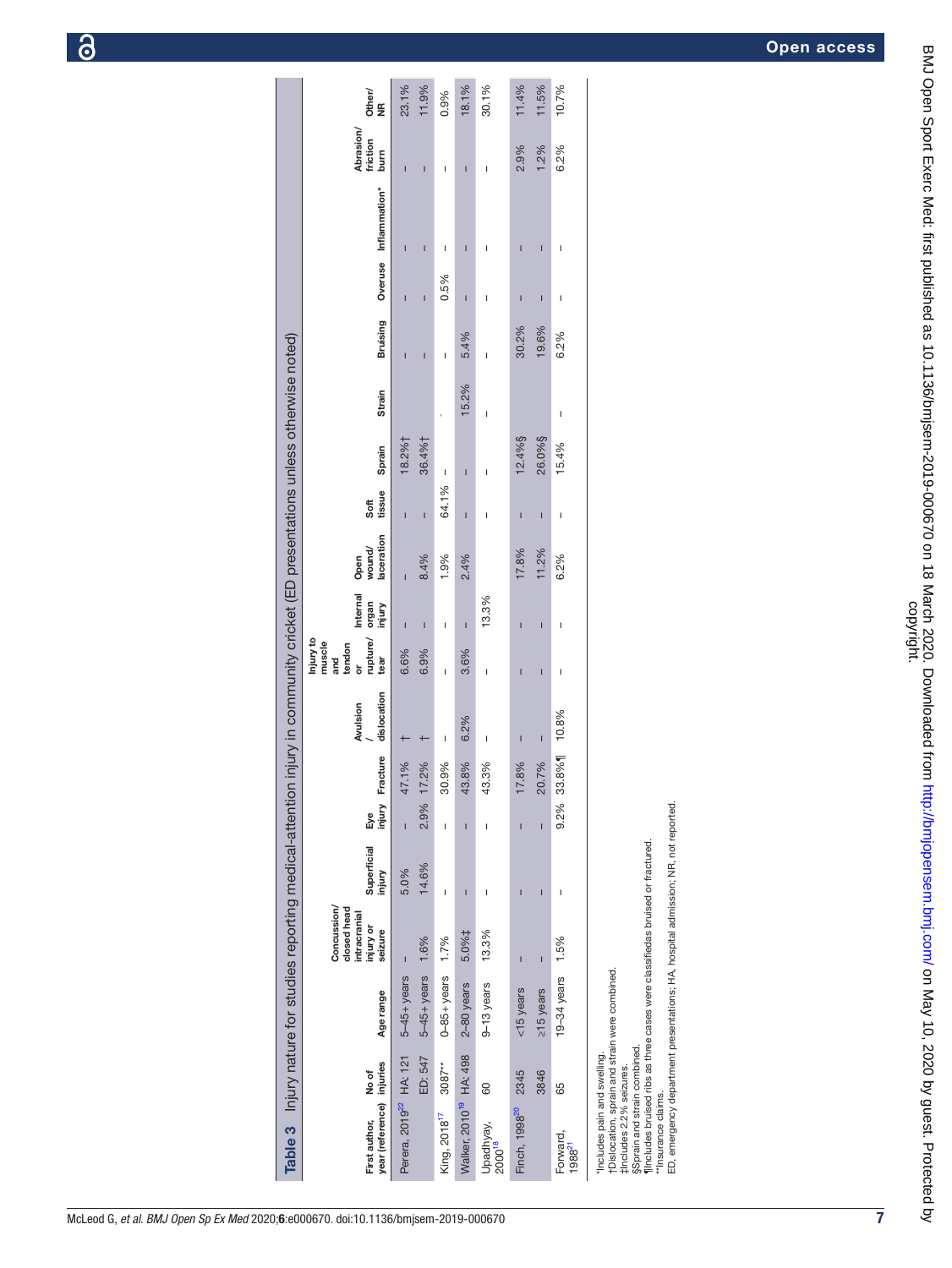| つかへい のひり斗 Excasts N.                       |
|--------------------------------------------|
|                                            |
|                                            |
|                                            |
|                                            |
|                                            |
| $\frac{1}{2}$                              |
| ֖֖֪֪֪֚֚֚֚֚֝֝֝֝֝֝֝֝֝֝֝֝֝֝֬֝֝֝֝֝֬֝֝֝֝֝֝֝֬֝֝֝ |
|                                            |
|                                            |
|                                            |
|                                            |
|                                            |
|                                            |
|                                            |
|                                            |
|                                            |
|                                            |
|                                            |
|                                            |
|                                            |
|                                            |
|                                            |
|                                            |
|                                            |
|                                            |
|                                            |
|                                            |
|                                            |
|                                            |
|                                            |
|                                            |
|                                            |
|                                            |
| まさま                                        |
|                                            |
|                                            |
|                                            |
|                                            |
|                                            |
|                                            |
|                                            |
|                                            |
|                                            |
|                                            |
|                                            |
|                                            |
|                                            |
|                                            |
|                                            |
| .<br>.                                     |
|                                            |
|                                            |
|                                            |
|                                            |
|                                            |
|                                            |
|                                            |
|                                            |
|                                            |
|                                            |

<span id="page-9-0"></span>

| Percentage of body regions for medical-attention injuries in community cricket<br>Table 4 |                   |                           |      |            |            |                    |
|-------------------------------------------------------------------------------------------|-------------------|---------------------------|------|------------|------------|--------------------|
| First author, year (reference)                                                            | No of<br>injuries | Head/face/neck Upper limb |      | Trunk/back | Lower limb | <b>Unspecified</b> |
| Perera, 2019 <sup>22</sup>                                                                |                   |                           |      |            |            |                    |
| <b>HA</b>                                                                                 | 121               | 28.1                      | 33.9 |            | 28.1       | 9.9                |
| <b>ED</b>                                                                                 | 547               | 27.8                      | 38.9 | 1.1        | 26.1       | 6.1                |
| King, 2018 <sup>17</sup>                                                                  | 3087*             | 7.4                       | 35.2 | 2.3        | 45.5       | 9.6                |
| Walker, 2010 <sup>19</sup>                                                                | 498               | 22.9                      | 35.7 | 2.8        | 31.3       | 7.3                |
| Upadhyay, 2000 <sup>18</sup>                                                              | 60                | 26.7                      | 30.0 | 13.3       | NR.        | 30.0               |
| Finch, 1998 <sup>20</sup>                                                                 |                   |                           |      |            |            |                    |
| Ages <15 years                                                                            | 2345              | 44.2                      | 33.9 | 3.2        | 15.5       | 11.4               |
| Ages ≥15 years                                                                            | 3846              | 16.6                      | 32.6 | 4.2        | 22.8       | 11.5               |
| Forward, 1988 <sup>21</sup>                                                               | 65                | 21.5                      | 46.2 | 4.6        | 27.7       | 0.0                |

\*Number of claims (there were no 'multiple locations' injuries reported).

ED, emergency department presentations; HA, hospital admissions; NR, not reported.

Specific body parts injured were provided in three hospital-based studies.<sup>19 21</sup> Of the upper limb injuries admitted to hospital in NZ, almost two-thirds (62%) were to the fingers. Thirty-two per cent of the lower limb injuries were to the Achilles tendon[.19](#page-12-8) Of the indoor cricket injuries presenting to EDs in Australia from 1989 to 1993, 50% of the head injuries were to the nasal bone or the bony region above the eye (supraorbital ridge) and 43% were to the eye itself. Thirty-seven per cent of upper limb injuries were to the fingers (proximal phalanx) and the ankle and knee each made up 28% of the lower limb injuries. $^{21}$  $^{21}$  $^{21}$  Of the hospital-attended injuries in females in Victoria, Australia, the wrist and hand made up the majority of upper limb injuries in ED presentations (29%) and hospital admissions (17%), with the knee being the most common injured region of the lower limb in ED presentations  $(12\%)$  and admissions  $(22\%)$ .<sup>22</sup> Of the wicket-keepers injured in indoor cricket, 71% were eye injuries due to being struck by the ball. $^{21}$  $^{21}$  $^{21}$  The study of NZ insurance claims reported that of the moderate to serious claims (n=3072) for the head/neck/face region, 31% of the claims were to the head, with 25% to nose specifically and 25% to other facial areas. For the upper limb, 41% of the claims were to the finger/thumb, 32%

to the shoulder and 15% to the wrist/hand. For the lower limb, the majority of claims were for the knee (51%) and ankle  $(26\%)$ . In the trunk/back region, the chest  $(44\%)$ was the most common claim, with back/spine (26%) and abdomen/pelvis (25%) at similar levels. For serious claims (n=27),  $56\%$  were to the head and  $44\%$  to the hip, upper leg and thigh. $17$ 

#### Mechanism of injury

[Table](#page-9-1) 5 summarises the broad mechanisms of injury reported by four studies. Being struck by the ball was consistently the highest proportion of mechanism reported, varying from  $31.4\%^{19}$  to  $98.4\%^{21}$  $98.4\%^{21}$  $98.4\%^{21}$  Being struck by the bat or equipment was relatively high in the ED presentations for children  $(23.3\%)^{18}$  when compared with the hospital admission proportion of 7.2% for a broader age group (2 to 80 years); however in the same study, it was reported that for children under 10 years the proportion was  $72\%$ .<sup>19</sup> An Australian study looking at female cricket injuries reported higher proportions of ED presentations compared with hospital admissions for being struck by the ball or bat. $^{22}$  $^{22}$  $^{22}$  An earlier Australian study on ED presentations noted that head and facial injuries in children (<15 years) were generally associated

<span id="page-9-1"></span>

| Broad mechanism of injury as a percentage of all medical-attention injuries in community cricket<br>Table 5 |                   |                   |                               |                                             |                          |                            |          |
|-------------------------------------------------------------------------------------------------------------|-------------------|-------------------|-------------------------------|---------------------------------------------|--------------------------|----------------------------|----------|
| First author, year<br>(reference)                                                                           | No of<br>injuries | Struck by<br>ball | Struck by bat<br>or equipment | Non-specific specific<br>overexertion falls | Non-                     | <b>Player</b><br>collision | Other/NR |
| Perera, 2019 <sup>22</sup>                                                                                  |                   |                   |                               |                                             |                          |                            |          |
| <b>HA</b>                                                                                                   | 121               | 44.6*             |                               | 12.4                                        | 27.3                     |                            | 15.7     |
| <b>ED</b>                                                                                                   | 547               | 63.8*             |                               | -                                           | 19.0                     |                            | 17.2     |
| Walker, 2010 <sup>19</sup>                                                                                  | 498               | 28.9              | 6.6                           | 20.5                                        | 21.7                     | 6.8                        | 15.5     |
| Upadhyay, 2000 <sup>18</sup>                                                                                | 60                | 51.7              | 23.3                          |                                             | 20.0                     | 5.0                        |          |
| Forward, 1988 <sup>21</sup>                                                                                 | 65                | 98.4              | 1.6                           | $\overline{\phantom{0}}$                    | $\overline{\phantom{0}}$ |                            |          |

\*Struck by ball or bat combined.

ED, emergency department presentations; HA, hospital admissions; NR, not reported.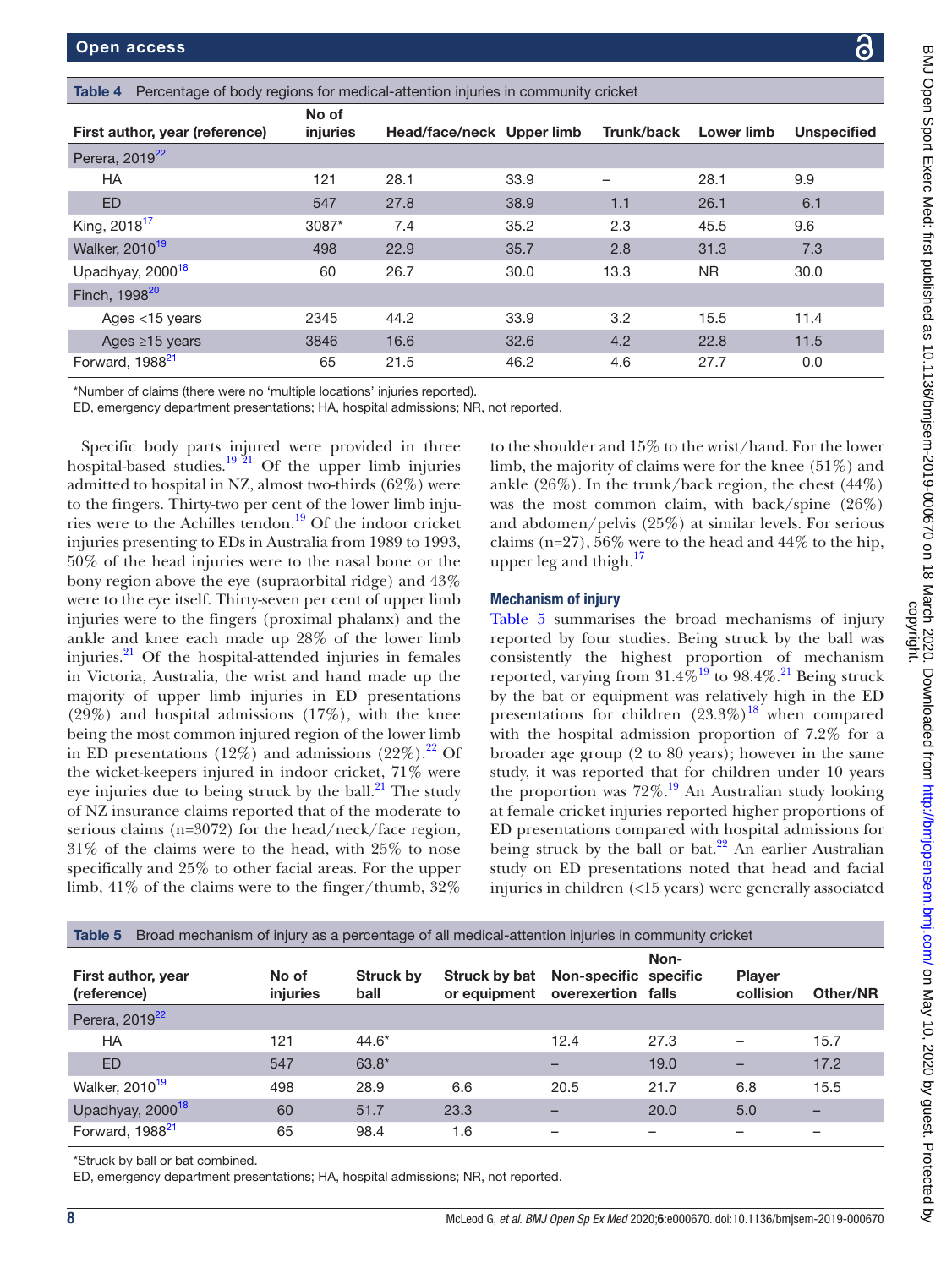Open access As might be expected from the data sources, the types of BMJ Open Sport Exerc Med: first published as 10.1136/bmjsem-2019-000670 on 18 March 2020. Downloaded from http://bmjopensem.bmj.com/ on May 10, 2020 by guest. Protected by<br>copyright.

with being hit by the ball or bat, though numerical data were not available. $20$  Non-specific fall and player collisions were similar across ED presentations and hospital admissions for the two NZ studies despite the age range differences.<sup>[18 19](#page-12-10)</sup>

#### Position of play when injured

One study, for indoor cricket, provided information on injuries with regard to the position of play for the injured player, with injuries occurred mainly in fielding (72%) and then batting  $(17\%)$ .<sup>21</sup>

#### Injury severity

One study identified 21.5% of hospitalised cricket-related injuries to females in Victoria, Australia, required a bed stay of two or more days.<sup>22</sup> One study identified that  $4\%$ (n=20) of cricket-related hospital admissions were classified as serious non-fatal injuries on the International Classification Injury Severity Score (ICISS) scale. Of these, 11 were due to being struck by the ball, 6 due to collisions with other players, 2 from falls and 1 from overexertion.<sup>19</sup> For children (aged 9–13 years) presenting to ED in NZ, 30% did not require hospital admission and 32% required operative procedures. Two children had abdominal trauma injuries that were classified as severe. The median range for days of stay in hospital for the operative cases among the children was 1 to  $2.5$  days.<sup>18</sup> The severity of injuries from indoor cricket presentations to ED in Australia was measured by time off work. Equal proportions of cases required no time off work (19%), less than 1week off work (19%) and between 1week and 1month off work (19%). Eleven per cent of cases required greater than 1 month off work.<sup>21</sup> For the study that investigated moderate to serious and serious injury claims for cricket-related insurance claims in NZ, 0.5% (n=15) of claims were serious. Although not reported specifically for cricket, minor injuries accounted for 93% of all claims.

### **DISCUSSION**

#### Main findings

#### Data items for improved reporting

Successful injury prevention strategies should be informed by high-quality injury data. Medical-attention injuries were chosen as the focus of this review because they are costly to the public health system<sup>23</sup> (and individuals) and because the diagnosis from a medical professional is considered to provide more accurate results than self-report data. $24\frac{25}{25}$  For medical-attention community cricket injuries, we identified six studies that reported epidemiological data inclusive of all body parts/injury types. Only two studies were considered to have a low likelihood of bias, meaning that the reported results could be subject to selection and information biases.<sup>26</sup> Two key areas are highlighted for inclusion in future original research studies: item 4 (missing data and subject attrition) and item 9 (reporting of ethical standards, conflicts of interest and funding). A further four

items were only moderately well addressed and should be considered for improved reporting: item 7 (study limitations), item 5 (injury definition), item 3 (description of data collection method) and item 2 (study setting).

#### High prevalence of fractures and head injuries

injuries that were treated in hospitals/EDs were primarily fractures. Cricket is a projectile sport and it is likely that many of the fractures were due to being struck by the ball and or equipment, as has been reported in a prospective cohort study of junior players in Australia.<sup>27</sup> Falls are another common mechanism that can lead to fracture. For injuries requiring hospital treatment, the head/face/ neck was the second most common injured body region behind the upper limb. An interesting observation from the hospital data was that the overall proportions of head/ face/neck cases seen in females, in Victoria, Australia, from 2002 to 2012 were similar to those reported for both sexes (but would be predominantly male) throughout Australia from 1989 to 1993.<sup>20 22</sup> Although difficult to compare directly between the studies, it might suggest a possible issue with helmet use. Given that helmets have been shown to be protective, specifically at junior levels in cricket, $^{28}$  and anecdotally against fatalities, $^{29}$  we might expect to see a comparatively lower proportion in the more recent study, especially as the data used were largely from the period in which the wearing of helmets was generally mandatory for players under the age of 18 years. There may be other factors involved in the comparable proportion of head/face/neck face injuries. Other factors include improper fitting of helmets, lax regulation of wearing protective equipment, especially at training, or the injuries occurring in other aspects of the game such as in the field, where protective equipment is not normally mandated. Another recent study based on insurance claims data

from NZ reported lower proportions of head/neck/ face injuries than the Australian hospital data and other earlier studies.<sup>17</sup> The relatively low proportion of head/ neck/face injuries in the insurance claim data is possibly reflective of the nature of injuries recorded in this dataset (being a no-fault claims system), rather than a clear reduction in the proportion of cases (when compared with the hospital data from earlier timeframes). Regardless of the reason for the change, 50% of these injuries were to the face. Investigation of the mechanisms for these injuries, including the use of appropriate personal protection (such as a helmet with face guard for batters/ wicket-keepers and protective glasses for wicket-keepers), is needed.

#### Injuries over time

Besides the number and types of injuries sustained, the temporal patterns and incidence rates need to be understood. Looking at injury over time enables practitioners to identify when, what and in whom cases are increasing or decreasing, therein supporting the decisions required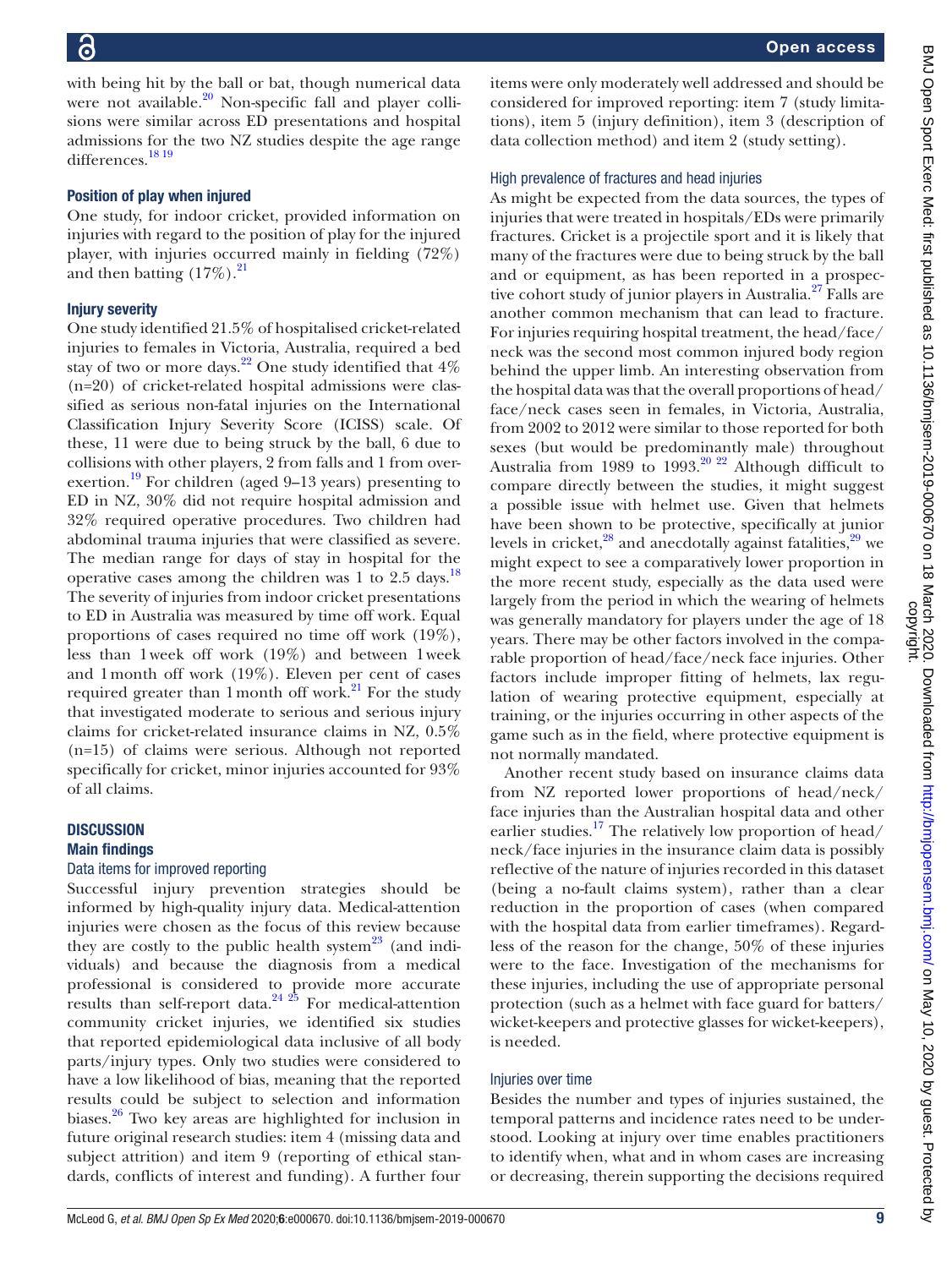on prevention measures. One of the difficulties in presenting injury incidence rates, and possibly why only two studies<sup>[19 22](#page-12-8)</sup> reported these, is the requirement for an accurate denominator (risk exposure). Cricket is a sport with several, separate activities (batting, bowling and fielding) which further complicates accurate collection of exposure data. Although guidance for this data collection is presented in the consensus statements,  $25\frac{30}{25}$ this guidance is best suited to the elite levels of the game. Improving the consistency of injury surveillance including exposure to injury risk at a community level requires a targeted and tailored approach within those settings.<sup>[6](#page-12-0)</sup>

#### Limitations

The type and consistency of data extracted from the articles in this review limited our ability to conduct any quantitative analysis. Due to the majority of the studies within this review being outdated, it is difficult to provide unequivocal recommendations from the data reported.

While hospital data can be a useful, routinely collected, source of acute injury data, reliance on it underestimates the overall prevalence of cricket injuries as it is likely that many will not require hospital treatment. Earlier research has reported that up to 50% of adults with a sports injury seek treatment by a community-based practitioner, including family doctors, physiotherapists or sports medicine specialists.<sup>31</sup> 32 While not included in this review due to the lack of detailed epidemiological data, two studies were identified in which the proportion of injury by sport was noted for a sports medicine clinic (wherein 3% of 6479 cases and 4% of 1682 cases in consecutive years were cricket related $33$  and a general practice (5% of 78 were cricket related).<sup>34</sup> The level of organisation (eg, formal or recreational) in which the cricket was played when the injury occurred is also often not known with any accuracy, which can hamper specific advice for injury prevention policy.

In addition to limitations of the included studies, there were also limitations of the review process itself that need to be considered in understanding the results. The search strategy was deliberately broad to identify all original cricket-related studies, including reference searches and knowledge from two authors with extensive cricket research backgrounds. However, it is still possible that large studies reporting on all types of sports or other injuries could have reported on cricket, within a subgroup analysis (as similar to those that were identified).

The tool used for critical appraisal of the included studies was self-developed, based on the Downs and Black tool<sup>13</sup> and STROBE statement,<sup>14</sup> with reference to bias assessment from Hoy *et*  $al^{16}$  $al^{16}$  $al^{16}$  and the Cochrane Collaboration. $15$  While not formally validated, the items were agreed by the author team to be the minimum data for reporting and interpreting injury data in line with the study aim. It is, however, possible that the tool may overestimate or underestimate the quality of the studies reviewed.

#### **CONCLUSIONS**

From studies of medical-attention injuries in community cricket, fractures, bruising and open wounds/lacerations were identified as relatively more common than other injury types. The majority of these injuries were likely sustained by players being struck by the ball. However, the evidence on which these findings are based is largely outdated and biased toward hospital-treated cases. Head/ neck and face injuries were relatively common, suggesting that further investigations of their injury mechanism and the use of appropriate personal protective equipment are needed.

Twitter Siobhán O'Connor [@SiobhanOConnor3](https://twitter.com/SiobhanOConnor3), Caroline F Finch [@CarolineFinch](https://twitter.com/CarolineFinch)  and Lauren V Fortington [@lfortington](https://twitter.com/lfortington)

Acknowledgements GM, CFF and LVF are part of the Australian Centre for Research into Injury in Sport and its Prevention (ACRISP) at Edith Cowan University. ACRISP is one of the International Research Centres for the Prevention of Injury and Protection of Athlete Health supported by the IOC.

Contributors GM wrote the study protocol, performed the literature search, article selection, data extraction, critical appraisal and bias analysis and is the first author of the article. SOC assisted in the article selection, data extraction, critical appraisal and bias analysis as well as contributing to editing the article. DM reviewed the protocol and provided review and editing of the article. AK and CFF assisted in providing expert advice on article selection and reviewed and edited the article. LVF assisted in the study protocol, article selection, critical appraisal and bias analysis and contributed to reviewing and editing of the article.

Funding GM is a recipient of an Australian Government Research Training Scheme fee offset scholarship and is further supported by a scholarship from JLT Sport, CA and ACRISP.

Competing interests None declared.

Patient consent for publication Not required.

Provenance and peer review Not commissioned; externally peer reviewed.

Data availability statement All data relevant to the study are included in the article or uploaded as supplementary information.

Open access This is an open access article distributed in accordance with the Creative Commons Attribution Non Commercial (CC BY-NC 4.0) license, which permits others to distribute, remix, adapt, build upon this work non-commercially, and license their derivative works on different terms, provided the original work is properly cited, appropriate credit is given, any changes made indicated, and the use is non-commercial. See:<http://creativecommons.org/licenses/by-nc/4.0/>.

#### ORCID iDs

Geordie McLeod <http://orcid.org/0000-0003-0327-3672> Siobhán O'Connor <http://orcid.org/0000-0002-2001-0746> Caroline F Finch<http://orcid.org/0000-0003-1711-1930> Lauren V Fortington<http://orcid.org/0000-0003-2760-9249>

#### <span id="page-11-0"></span>**REFERENCES**

- 1 Finch CF, Elliott BC, McGrath AC. Measures to prevent cricket injuries: an overview. *[Sports Med](http://dx.doi.org/10.2165/00007256-199928040-00004)* 1999;28:263–72.
- <span id="page-11-1"></span>2 Cricket Australia. 2017/18 Anual report, 2018. Available: [https://](https://www.cricketaustralia.com.au/media/media-releases/cricket-australia-announces-annual-results-for-2017-18/2018-10-25) [www.cricketaustralia.com.au/media/media-releases/cricket](https://www.cricketaustralia.com.au/media/media-releases/cricket-australia-announces-annual-results-for-2017-18/2018-10-25)[australia-announces-annual-results-for-2017-18/2018-10-25](https://www.cricketaustralia.com.au/media/media-releases/cricket-australia-announces-annual-results-for-2017-18/2018-10-25)  [Accessed 26 Oct 2018].
- <span id="page-11-2"></span>3 Orchard J, James T, Alcott E, *et al*. Injuries in Australian cricket at first class level 1995/1996 to 2000/2001. *[Br J Sports Med](http://dx.doi.org/10.1136/bjsm.36.4.270)* 2002;36:270–4.
- <span id="page-11-3"></span>4 Hägglund M, Waldén M, Ekstrand J. Injury recurrence is lower at the highest professional football level than at national and amateur levels: does sports medicine and sports physiotherapy deliver? *[Br J](http://dx.doi.org/10.1136/bjsports-2015-095951)  [Sports Med](http://dx.doi.org/10.1136/bjsports-2015-095951)* 2016;50:751–8.
- <span id="page-11-4"></span>5 Finch C, Williams F, Ozanne-Smith J. The feasibility of improved data collection methodologies for sports injuries: Monash University accident research centre, 1995. Available: [https://www.monash.edu/](https://www.monash.edu/muarc/archive/our-publications/reports/muarc069) [muarc/archive/our-publications/reports/muarc069](https://www.monash.edu/muarc/archive/our-publications/reports/muarc069) [Accessed 20 May 2019].